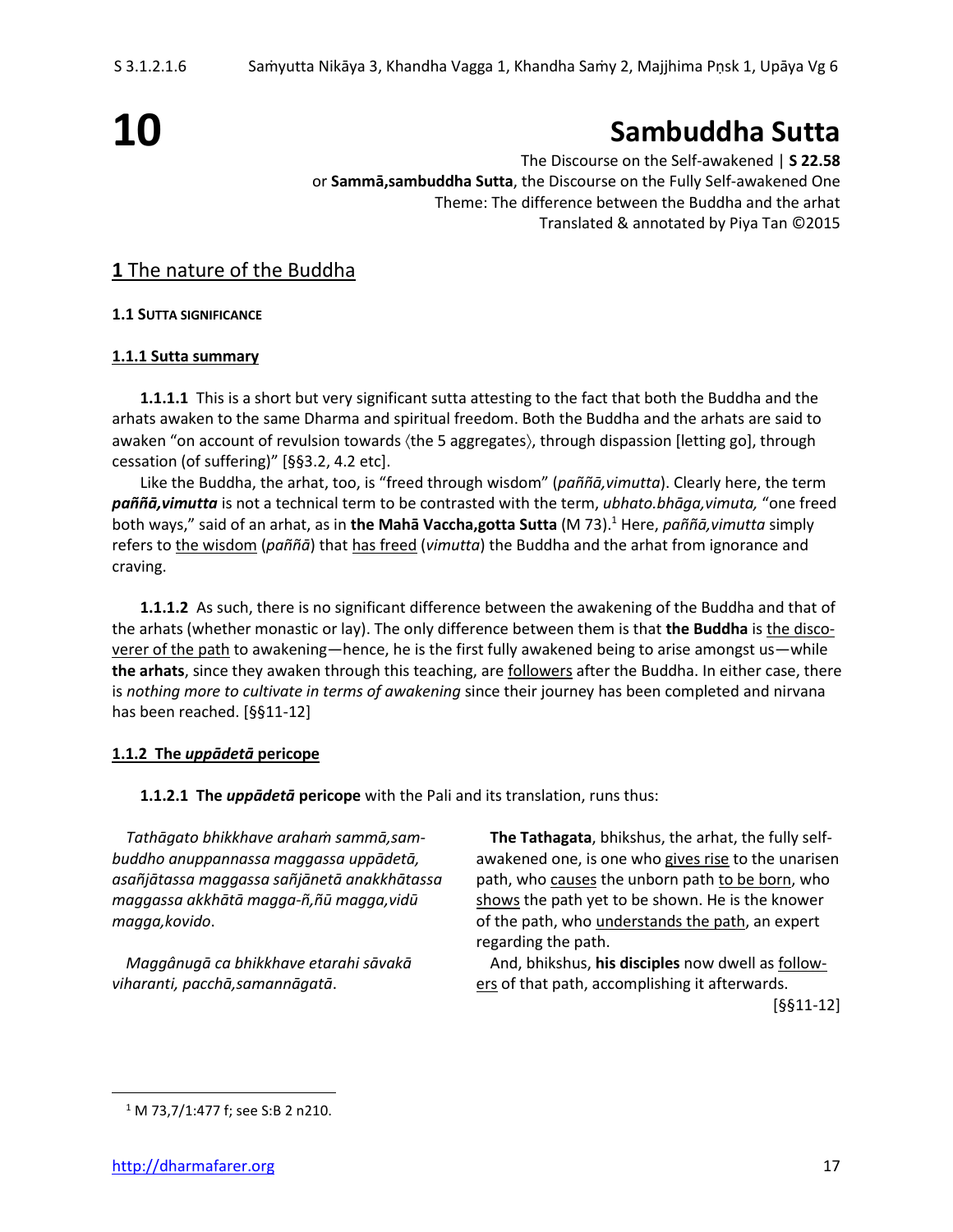| Go, pāka Moggallāna Sutta | M 108,5/3:8,12                  | the full pericope | SD 33.5  |
|---------------------------|---------------------------------|-------------------|----------|
| Pavāraņā Sutta            | S 8.7/1:191,3                   | the full pericope | SD 49.11 |
| Sambuddha Sutta           | S 22.58/3:68,16 (SA 2:278,5)    | the full pericope | SD 49.10 |
| Nāgara Sutta              | S 12.65,33/2:107                | alluded to        | SD 14.2  |
| Milinda, pañha            | Miln 217,10+219,11              | in brief          |          |
| Patisambhidā              | Pm 2:194,19                     | the full pericope |          |
| Apadāna                   | Ap 24.5/570,5* (see following)  | summarized        |          |
| Therīgāthā Commentary     | ThīA $91,22*$ (verse = Ap 24.5) | summarized        |          |

**1.1.2.2 The** *uppādetā* **pericope** is found, in full or in part, in the following texts:<sup>2</sup>

#### **1.1.3** *Paññā,vimutta*

**1.1.3.1** In the more systematized teachings of the later suttas—such as **the Kīṭa,giri Sutta** (M 70) and the Puggala Paññatti (Pug 1,30-31)<sup>3</sup>—arhats are classified into two kinds: (1) the one freed both ways (*ubhato.bhāga,vimutta*) and (2) the wisdom-freed (*paññā,vimutta*). The key difference between the two is that while the "one free both ways" is able to attain the superknowledges (*abhiññā*) [2.2.3] and the formless dhyana (āruppa),<sup>4</sup> the wisdom-freed does not.

In the early suttas, those spiritually ready who mindfully hear the Dharma, as a rule, directly from the Buddha himself, and those who after doing so, go into solitary meditation, all awaken as "**wisdomfreed**" arhats. As a rule, such arhats have mastered at least the 4 form dhyanas, and may or may not be accomplished in the formless attainments.

There are, of course, many amongst the early arhats who do attain the formless attainments. However, it is only later on, when the teaching became more systematized, that those "wisdom-freed" arhats who are also accomplished in the formless attainments came to be called "freed both ways," that is, they are freed from their *defilements* as well as mentally freed from *form*, that is, they are able to attain the formless dhyanas. This latter "freedom" [liberation] is a kind of meditative bonus, such as presented in **the Mahā,nidāna Sutta** (D 15),<sup>5</sup> a text probably from the 2<sup>nd</sup> period of the Buddha's ministry. 6

**1.1.3.2 The (Arahatta) Susīma Sutta** (S 12.70) records an important account where a group of arhats, when questioned, answer that they have neither super powers nor accomplishment in formless attainments. They declare that they are "**freed by wisdom**" (*paññā,vimutto,* §25), and who have neither psychic power nor accomplishment in the formless attainments.

**1.1.3.3** The same term, *paññā***,***vimutta,* is used in **the Sambuddha Sutta** [§3.2]. It should clearly be understood as referring to any arhat disciple—monastic or lay—and not exclusively as the *paññā,vimutta* is a later technical term*,* contrasted with the "one freed both ways," *ubhato.bhāga,vimutta*, found in later suttas with more systematized doctrines [1.1.3.1]. The usage of the term *paññā,vimutta* in such a

**<sup>2</sup> M 108/3:8,12 = S 9.7/1:191,3 ≈ 22.56/3:68,16 (SA 2:278,5) = Pm 2:194,19 = Miln 217,10-219,11 ≈ Ap 570,5 ≈ ThīA 91,33\*.**

 $3$  M 70,15-16/1:477 f (SD 11.1) and Pug 1,30-314/14 + PugA 190 f.

<sup>4</sup> On the formless states (*āruppa*), see **Jhāna Pañha S 1** (S 40.1) @ SD 24.11 (5).

 $5$  D 15,36/2:71 (SD 5.17).

<sup>6</sup> On the 2 periods of the Buddha's ministry, see SD 40a.1 (1.3).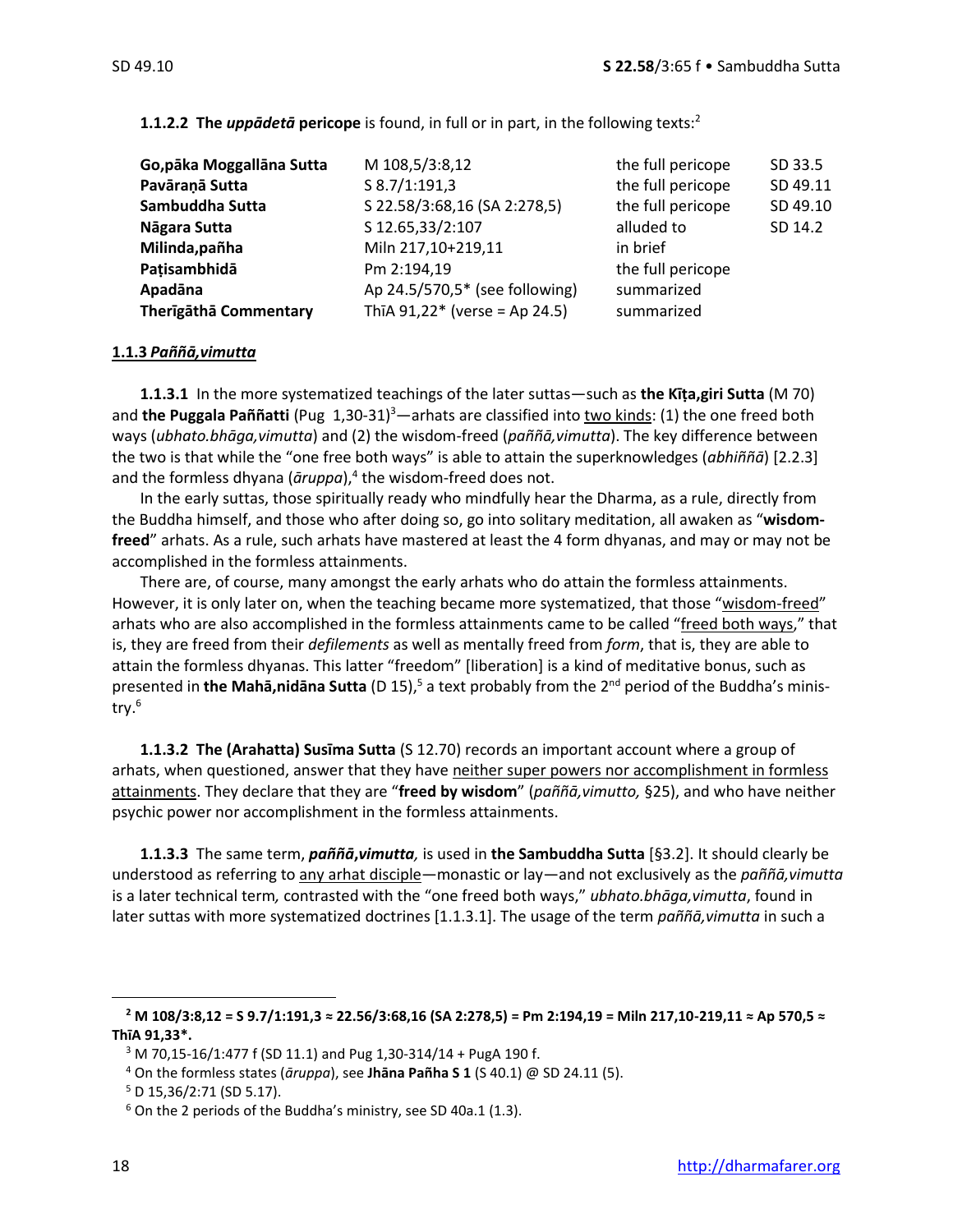non-technical sense suggests that the Sambuddha Sutta is a very early text, that is, one belonging to the first period of the Buddha's ministry.<sup>7</sup>

#### **1.2 ONE AND SAME AWAKENING**

**1.2.1 Teacher and follower.** The Sambuddha Sutta opens with the Buddha stating that both **the fully self-awakened buddha** (*sammā,sambuddha*) and "**one freed by wisdom**" (*paññā,vimutta*) (here, a general reference to all arhats), are awakened in the same manner, that is,

on account of **revulsion** towards (form, ... feeling, ... perception, ... formations, ... consciousness) through dispassion [letting go], through cessation (of suffering),

that one is freed [liberated] through non-clinging,

This is the well known **revulsion pericope** applied to the 5 aggregates. Both the Buddha and the arhats awaken to the same awakening (*bodhi*). In simple terms, we can say that awakening is the realization of non-self and seeing true reality leading to freedom from mental suffering.

**1.2.2 Self-effort**. Hence, it is wrong and meaningless to say that the Buddha is "more realized" or "more awakened" than the arhats are, or that the Buddha is more free from suffering than the arhats are. There is neither distinction nor hierarchy of awakening here. There is also no "conferring" or certifying of awakening or enlightenment by the Buddha or any "enlightened" master.

This is merely a ritualization or secularization of enlightenment that is based on power or authority without anything to do with awakening to true reality or spiritual liberation as taught by the historical Buddha.

There is only one way to awaken to true reality: we can and must each purify or awaken by ourself.

| By oneself is a bad deed done,         |                           |
|----------------------------------------|---------------------------|
| by oneself is one defiled.             |                           |
| By oneself is bad not done,            |                           |
| by oneself is one purified.            |                           |
| Purity or impurity depends on oneself. |                           |
| No one purifies another.               | (Dh $165$ ) <sup>10</sup> |
|                                        |                           |

#### **1.2.3 Extinguished fire**

**1.2.3.1** In the famous fire parable in **the (Aggi) Vaccha,gotta Sutta** (M 72), the Buddha declares that when a fire is extinguished, it goes nowhere. The conditions for fire are no more there to cause the fire. All fires extinguish in the same way, that is, when the conditions are not there, there is no fire. A fire that has been properly extinguished does not need to be extinguished again. $11$ 

<sup>7</sup> **(Arahatta) Susīma S** (S 12.70), SD 16.8. See **Notion of** *diṭṭhi*, SD 40a.1 (1.3).

<sup>8</sup> So Ce Ee Se; Be *attanā'hi.*

<sup>9</sup> So Be Ee Se; Ce *nâññam añño.*

<sup>&</sup>lt;sup>10</sup> For grammatical nn, see Dh:N 104 n165.

 $11$  M 72,19/1:487 + SD 6.15 (4).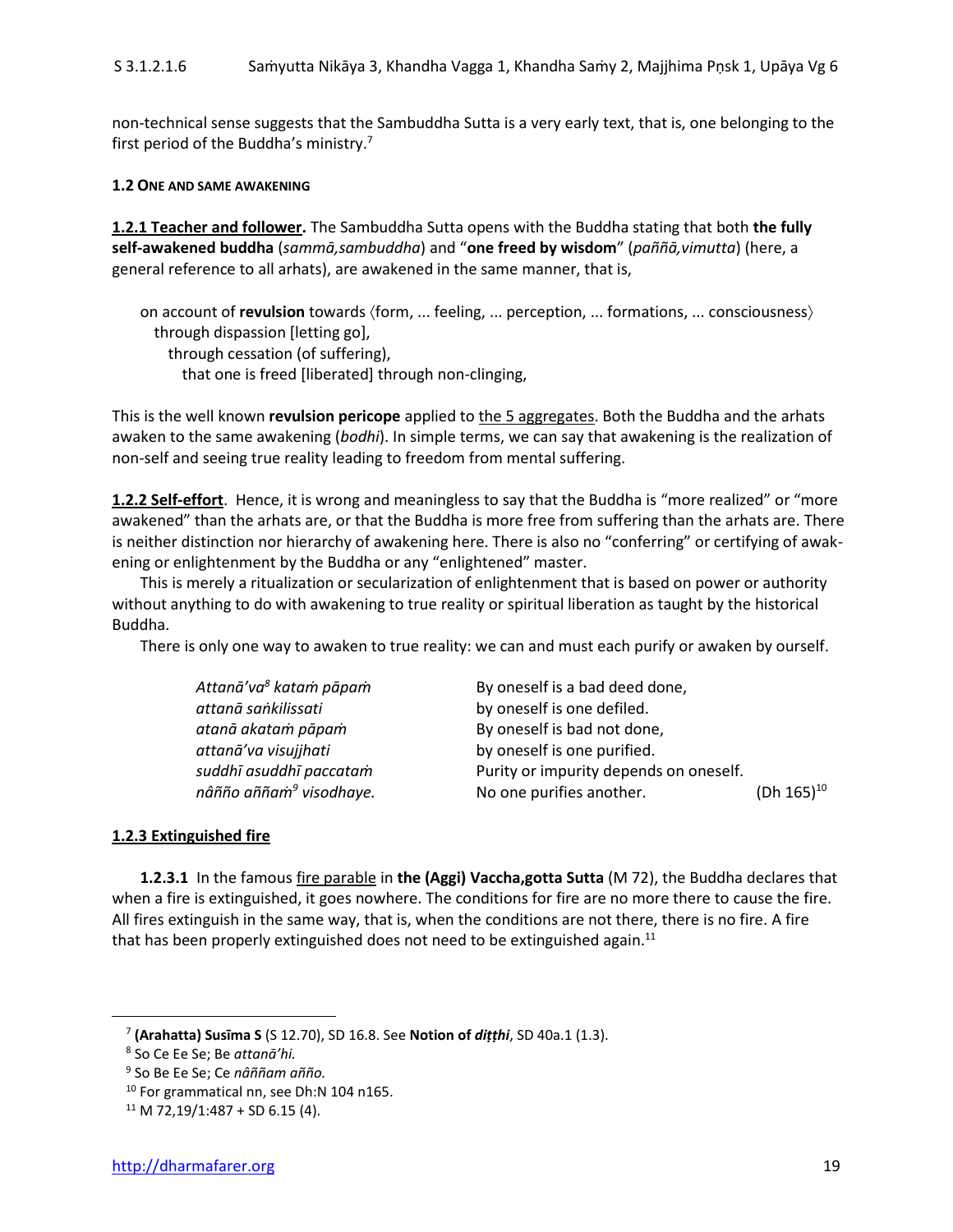Both the fully self-awakened buddha and the one freed by wisdom are fully awakened, and do not need to awaken any more. Once we have awakened from our sleep, we are fresh and free of dreams. Once a fire is extinguished, there is no more burning: there is only coolness.

**1.2.3.2** The historical Buddha passes away-his body has reached its time—and he does not return nor need to. The Buddha teaches change; he, too, is subject to change—he passes away. His passing only proves his teaching to be true and good. The Dharma he has taught remains behind for us, so that we, following it, can also awaken in the same way.

As monastics, we practise the Dharma for awakening in this life itself. As the laity—those who live "enjoying sensual pleasures" (*kāma,bhogī*) <sup>12</sup>—we can still walk the noble path in this life itself as streamwinners,<sup>13</sup> by habitually practising the perception of impermanence, and being diligent in mindfulness.<sup>14</sup>

The significance of the perception of impermanence is explained in the 10 suttas of **the Okkanta Saṁyutta** (S 25), like **the (Anicca) Cakkhu Sutta** (S 25.1).<sup>15</sup> The Buddha's exhortation that we should continue diligently in mindfulness as given in **the (Sotāpanna) Nandiya Sutta** (S 55.40).<sup>16</sup>

**1.2.3.3** There are later teachings—especially those in the Mahāyāna—that claim arhats still need to awaken as buddhas. This is a seriously wrong view, one that needs to be unequivocally rejected. There are also later teachings that a Buddha or Bodhisattva can "postpone" his awakened, or his final nirvana, indefinitely. This is also a wrong view that has no foundation in any of the early Buddhist texts or commentaries.

Fire may return when the conditions are present again. However, the Buddha and the arhats are free of all the conditions that would otherwise bring the unawakened back to this world. The arhats do not "return" from the unconditioned state. There is nothing that can bring them back, or do they need to come back.

#### **1.3 THE BUDDHA AS THE UNIQUE BEING**

#### **1.3.1 The first amongst equals**

**1.3.1.1** The phrase "**his disciples** now dwell as followers of that path, accomplishing it afterwards" [1.1.2] has two significances. The first is that the only soteriological difference (in terms of awakening) between the Buddha and the arhat is simply that of timing: the Buddha awakens first, and the arhats, following the teaching, awaken after him. In other words, the Buddha is only the first amongst equals (*primus inter pares*).

**1.3.1.2 The (Aṭṭhaka) Verañja Sutta** (A 8.11), which is also found at the start of the Pārājika section (Sutta Vibhaṅga) of the Vinaya, records the Buddha as giving this beautiful hatchling parable, declaring his uniqueness in the world:

"Suppose, brahmin, there were a hen with eight, ten or twelve eggs that she had properly brooded, properly warmed, properly hatched. Should the first of these chicks pierce its shell with the tip of its claw or beak, and safely hatch, be called the eldest or the youngest?"

<sup>12</sup> On *kāma,bhogī,* see **Mahā Vaccha,gotta S** (M 73,10/1:491), SD 27.4.

<sup>13</sup> See **(Anicca) Cakkhu S** (S 25.1), SD 16.7.

<sup>14</sup> See **(Sotāpanna) Nandiya S** (S 55.40), SD 47.1.

<sup>15</sup> S 25.1/3:225 (SD 16.7).

<sup>16</sup> S 55.40/5:397-399 (SD 47.1).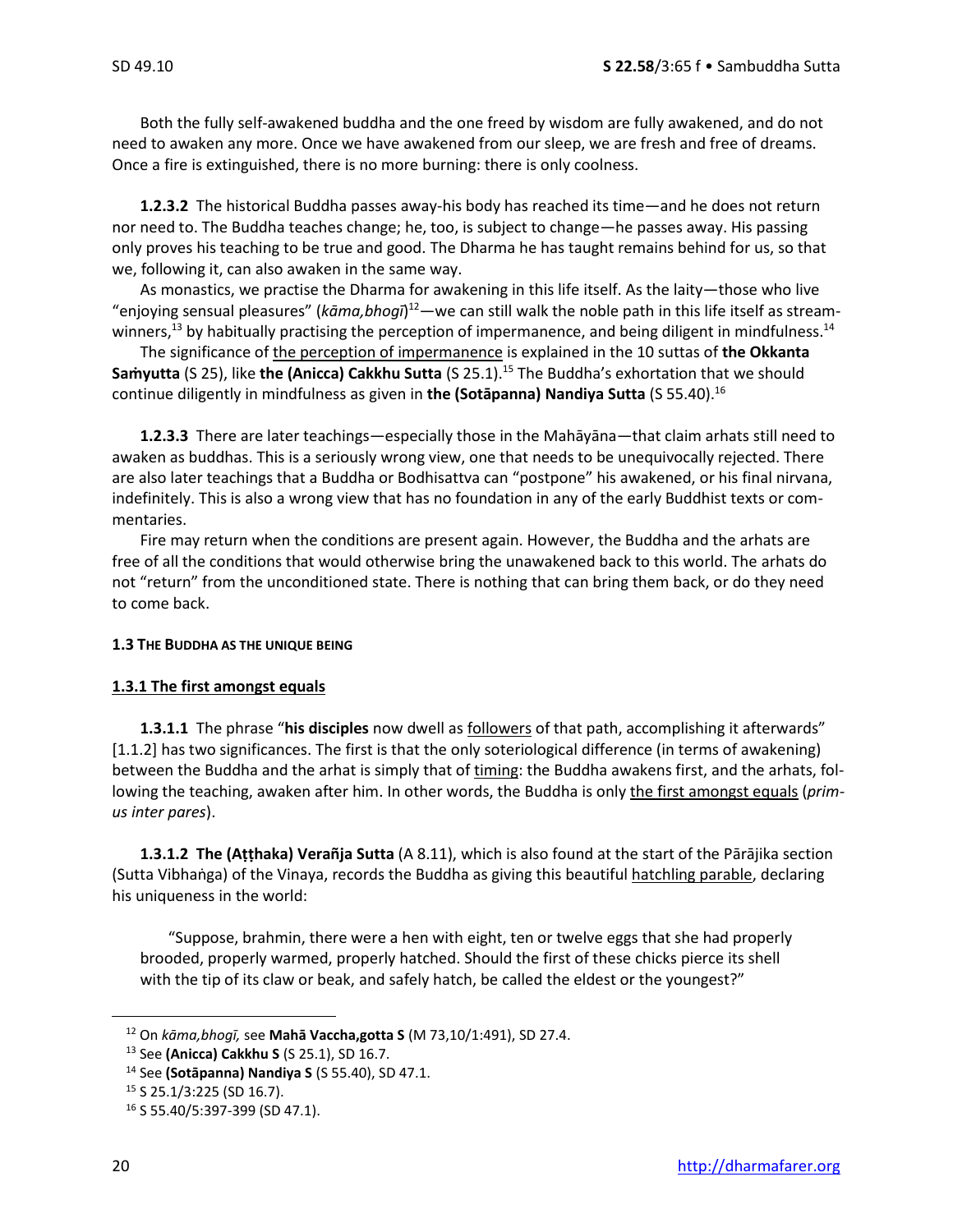"It should be called the eldest, master Gotama. For, master Gotama, it is the eldest of them." "So, too, brahmin, in a generation fallen into ignorance, become like an egg, enclosed in a shell, I have pierced the egg-shell of ignorance. $^{17}$ 

**Unique am I in the world**, attained the unsurpassed full awakening. So am I the eldest, the best in the world.<sup>18</sup>" (A 8.11/4:176) = Pār 1.1 (V 3:3 f), SD 96.12<sup>19</sup>

For those who think that the Buddha was being presumptuous, even arrogant, to declare of himself in such an apparently grand tone—"Unique am I in the world" (*eko'va loke*)—it should be noted that the Buddha *is,* after all, the fully awakened one (unlike us at this moment); thus, he is only speaking the truth, and this clear gentle tone of an awakened teacher should be well heard and heeded.

#### **1.3.2 The one and only Buddha**

**1.3.2.1** The uniqueness of the Buddha in this universe is often highlighted in the suttas:

| • The foremost of the two-legged  is the Tathagata   | (dipadānam aggotathāgato, A 1.13.5/1:22)                       |
|------------------------------------------------------|----------------------------------------------------------------|
| • The Buddha is the best of the two-legged           | (buddham  dipad'uttamam, Sn 83; sambud-                        |
|                                                      | dham dipad'uttamam, Sn 995, 998; SnA 2:160,-<br>$22 - 23^{20}$ |
| • The best of the two-legged is the one with the eye | (settho  dipadānañ ca cakkhumā, Dh 273d)                       |
| • Other unique qualities of the Buddha               | Eka Puggala Vagga $(A 1.13/1:22 f)$                            |

**1.3.2.2** The Buddha's uniqueness in this universe is further unequivocally confirmed in **the Bahu, dhātuka Sutta** (M 115), which describes the one with right view (that is, the true follower or disciple), thus:

He understands that it is impossible, there is no chance, that two worthy fully self awakened ones would simultaneously arise in the same world system—this is not possible. $^{21}$ And he understands that it is possible, there is the chance, **only one worthy fully self**awakened one would arise in one world system—this is possible.<sup>22</sup>

(M 115,14/3:66), SD 29.1a

**1.3.2.3** The reason behind this statement is very simple: once the direct open way to freedom is known, there is no more need for finding any other way to it. We only need to take this path, and we will be free. Once we have discovered fire, we need not discover it again. Once we have invented the wheel,

<sup>17</sup> *Evam eva kho ahaṁ brāhmaṇa avijjā,gatāya pajāya aṇḍa,bhūtāya pariyonaddhāya avijj'aṇḍa,kosaṁ padāletvā.*

<sup>18</sup> *Eko'va loke anuttaraṁ sammā,sambuddho abhisambuddho, svâhaṁ brāhmaṇa jeṭṭho seṭtho lokassa.*

<sup>19</sup> Cf the parable of the hatchlings illustrating the progress and breakthrough of the disciples in **Sekha S** (M 53,- 19.2), SD 21.14; **Ceto,khila S** (M 16,27/1:104 f), SD 32/14; **Vāsi,jaṭa S** (S 22.101,14-17/3:153) = **(Nāvā) Bhāvanā S** (A 7.67), SD 15.2.

<sup>20</sup> See Sn:N 164 n83.

<sup>21</sup> As in **Mahā Govinda S** (D 19.13/2:224). **Sampasādanīya S** (D 28.19/3:114), **Bahu,dhātuka S** (M 115,14/3:65), **Aṭṭhāna Vagga** (A 1.15.10/1:27 f), Vbh 335. Comy says that the arising of another Buddha is impossible from the time the Bodhisattva takes his final conception until his dispensation (*sāsana*) has completely disappeared (MA 4:113). For a discussion, see Miln 236-239.

<sup>22</sup> *Ṭhānañ ca kho etaṁ vijjati, yaṁ ekissā loka,dhātuyā eko arahaṁ sammā,sambuddho uppajjeyya, thānaṁ etaṁ vijjattti pajānāti.*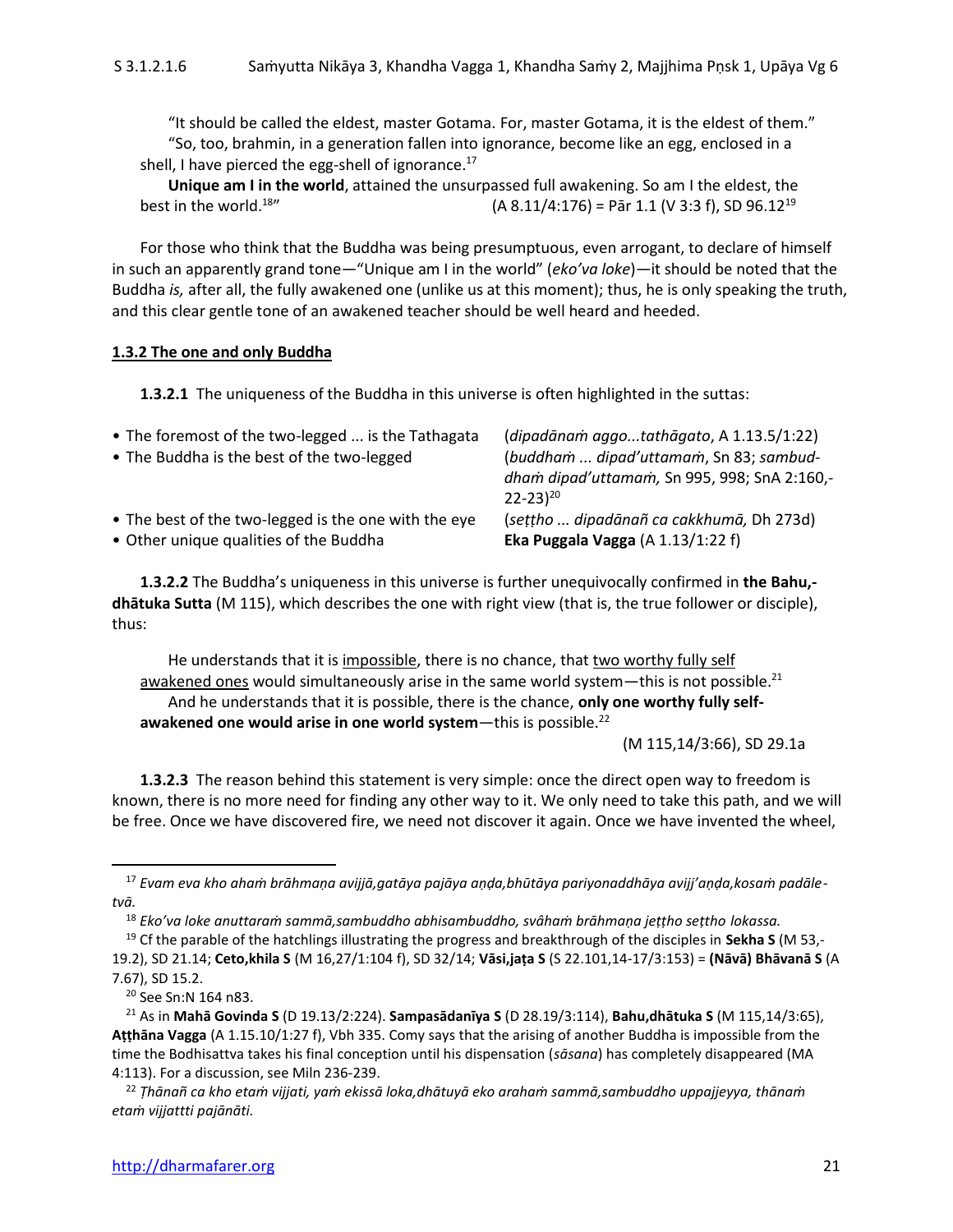we need not invent it again. We use such inventions for our comfort and benefit, and work towards greater things, especially self-understanding and self-awakening.

#### **1.3.3 Nāgasena's arguments**

**1.3.3.1** In the Milinda,pañha (c 100 CE),<sup>23</sup> king Milinda asks the monk Nāgasena why could there not be two buddhas in a single world-system (*loka,dhātu*), whose "radiance" (*obhāsa*) would doubly benefit the world. Nāgasena replies that the world is unable to support the glory of two such beings: it would quake and disintegrate!

**1.3.3.2** Nāgasena then gives a total of 4 analogies to support his statement. (Miln 6.2)

(1) It is like a boat that is able to just support only one well-built strong man. But when another such man were to get into the boat, it will simply sink.

(2) It is like a man who has eaten more than enough food "to fill up to his throat" (*yāva kaṇṭham abhipūrayitvā*) and he is "as rigid as a stick" (*anonamita.daṇḍa.jāto*). If he were to take as much as another mouthful he would just die.

(3) Similarly, there can also be "the overburdening of the Dharma" (*atidhamma,bhārena*)—such as the immense volume of teachings produced—like overburdening a cart, so that it collapses.

(4) It is a dangerous conflict between two powerful ministers, with huge factions taking sides. Nāgasena closes by reiterating the sutta teachings on the uniqueness of the Buddha, such as, that he is "the foremost" (*agga*), "the eldest" (*jeṭtha*), "the best" (*seṭṭha*), "without an equal" (*asama*), "unrivalled" (*appaṭipuggala*) and so on.<sup>24</sup> (Miln 236-239)

#### **1.4 THE GREATEST HISTORICAL EVENT**

#### **1.4.1 The** *sāsana* **pericope**

**1.4.1.1** When a Buddha arises in the world, it is always for universal good, especially the awakening of true individuals, the saints of the path. <sup>25</sup> The well known *sāsana* ("teaching") pericope describes the arising of the Buddha in our universe as follows:

<sup>23</sup> **Milinda,pañha** (Miln) purports to be a dialogue between the monk Nāgasena and the Bactrian-Greek king Menandros (P *milinda*) (2nd cent BCE). Miln, however, is an ahistorical text (like almost all of Mahāyāna literature). It refers, eg, to the 6 heretical teachers, who were contemporaries of the Buddha (Miln 4,15-5,21). Although the Greek king Menandros is the purported questioner, "there is no traceable Greek influence on form or content of the purely Indic dialogue, derived from Upaniṣadic traditions" (Hinuber, *A Handbook of Pāli Literature,* 1996:83). In fact, its Chin tr (4th cent) is simply 那先比丘經 *nāxiān bǐqiū jīng*, \*Nāgasena,bhikṣu,sutra. It was composed in northern India in Skt or Pkt and later tr into Pali. See P Demièville, "Les versions chinoises du Milindapañha," BEFEO 24, 1924: 1-264.

<sup>24</sup> On the first 3 epithets, see D 2:15.On *asama,* see A 1:22; cf *asamasama* (AA 1:116; BA 42, 188 (where the buddhas of the past and the future are said to be "unequalled"). On *appaṭipuggala*, see A 1:22, and that he alone is able to say, "I am the Buddha" (AA 1:116).

<sup>25</sup> On the 4 kinds of saints—the streamwinner, the once-returner, the non-returner, and the arhat—see **Alagaddûpama S** (M 22,42-47), SD 3.13; **Ānâpāna,sati S** (M 118,9-12), SD 7.13; **Samaṇa-m-acala S 1** (A 4.87), SD 20.13 + **S 2** (A 4.88), SD 20.14.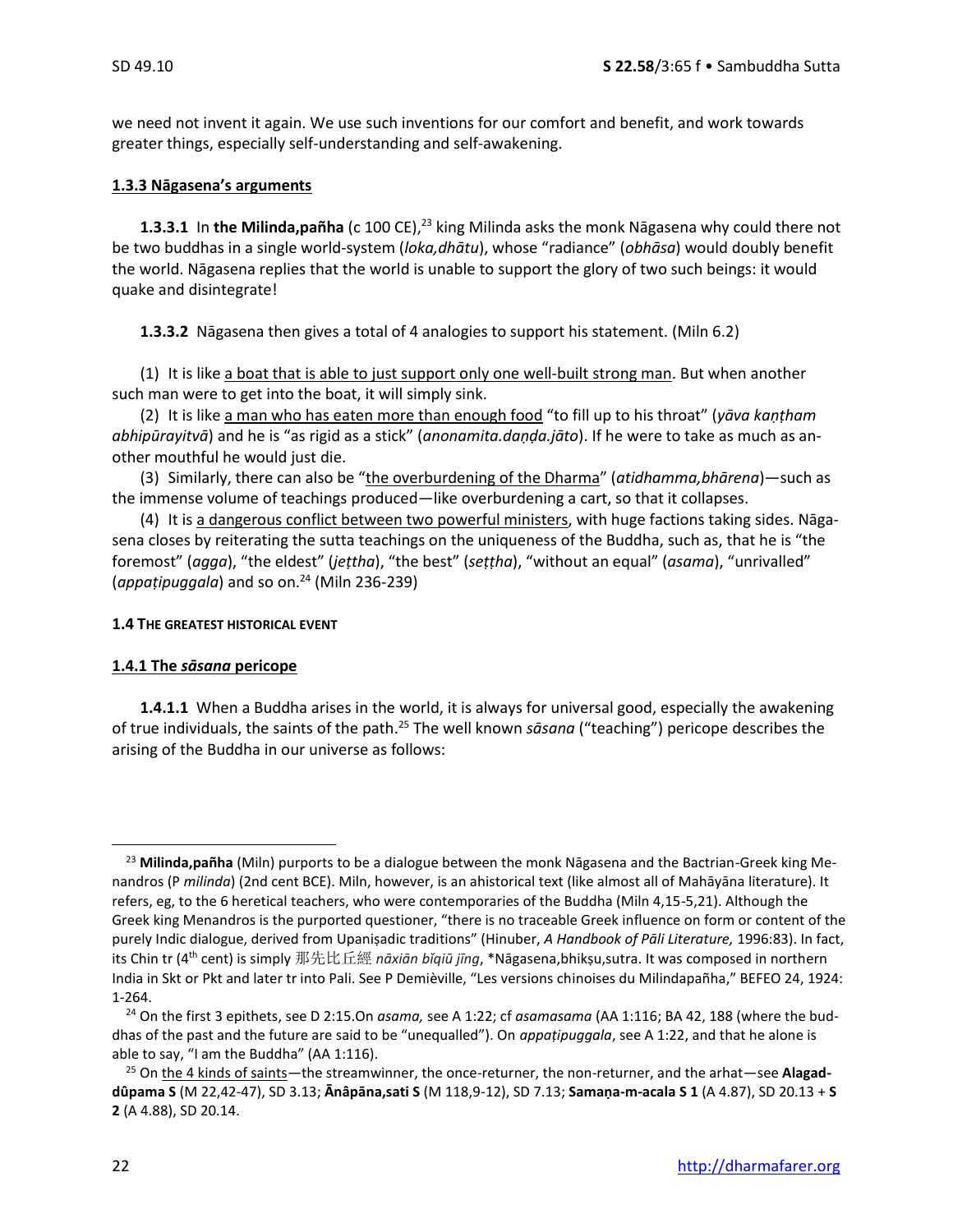... there arises in the world the Tathagata [the Buddha thus come], an arhat, fully selfawakened one, accomplished in knowledge and conduct, well-farer [Sugata], knower of worlds, unexcelled trainer of tamable persons, teacher of gods and humans, awakened, blessed.

Having realized by his own direct knowledge, this world with its gods, its Maras [tempters] and its Brahmas [high gods], this generation, with its recluses and brahmins, its rulers<sup>26</sup> and people, he makes it known to others.

He teaches the Dharma, good in the beginning, good in the middle, good in the end,  $27$ endowed with meaning and phrasing. He proclaims the holy life that is entirely complete and pure.<sup>28</sup> (D 2,40/1:62), SD 8.10

**1.4.1.2** The first paragraph states that the Buddha is the most highly evolved of beings, that is, the first to awaken in his own epoch—the most spiritually significant being, transcending the worldly and the divine. The second paragraph is about the Buddha formulating his awakening experience as the Dharma, the path to awakening. The third paragraph speaks of the efficacy and goodness of the Dharma.<sup>29</sup>

#### **1.4.2 Difficulty of the Buddha's appearance**

**1.4.2.1** Although the appearance of the Buddha in our universe is the most auspicious event in our lives, he does not appear in every human epoch. Our time is a buddha-epoch (*buddha,kāla*). In fact, ours is an auspicious world-period (*bhadda,kappa*),<sup>30</sup> with four past buddhas—Vipassī, Koņāgamana, Kakusandha and Kassapa—and the present buddha Gotama, and the future buddha, Metteyya.<sup>31</sup> Note again that in each epoch or "buddha-period" (*buddha,kāla*), there is only one buddha. <sup>32</sup> Our present aeon or worldcycle has 5 buddhas, but only one in each successive epochs.<sup>33</sup> However, there are certain aeons of our universe when there are no buddhas.<sup>34</sup>

**1.4.2.2** Although a buddha does not appear amongst humans in every civilized age, or his teachings are easily forgotten in a capricious world, it cannot properly be said that his appearance is "rare" (*dullabha*). Hence, it is not exactly right to translate *kiccho buddhānaṁ uppādo* (Dh 182d) as "*Rare* is the

<sup>26</sup> *Deva,* here in the sense of "gods by convention" (*sammati,deva*), ie, kings or rulers. The other 2 types of *deva* are "gods by rebirth" (*upapatti,deva*) and "gods by purification" (*visuddhi,deva*), ie the Buddhas, pratyeka-buddhas and arhats. (Nc 307, KhpA 123). See §2 & n where the voc "your majesty" is *deva.*

 $27$  "Good in the middle ... in the end," means that the Buddha's teaching comprises the 3 trainings—in moral virtue, in mental cultivation, and in wisdom—all of which are wholesome. The teaching is also good in the sense of being valid and efficacious at all times: the past, the present and the future.

<sup>28</sup> This para (D 2,40), SD 8.10, is part of the renunciation pericope: for refs, see **(Ānanda) Subha S** (D 10,1.7) n, SD 40a.13. See foll n.

<sup>&</sup>lt;sup>29</sup> On this *sāsana* pericope, further see SD 40a.1 (8.1.2). On the buddha as the ideal of human awakening, see SD 49.8b (10.1.1).

<sup>30</sup> *Kappa* refers to the world-cycle, world-period or aeon (*kappa;* Skt *kalpa*) is. technically, a full cycle of the universe, which comprises 4 stages, viz, (1) the collapsing universe, (2) the collapsed universe ("big crunch"), (2) the expanding universe ("big bang"), and (4) the expanded steady-state universe. Life evolves and exists during the 4<sup>th</sup> stage. When humans have fully evolved biologically and socially, the buddha arises amongst them. The "auspicious aeon" refers to this 4th stage of cosmic stability. On the world-cycle, see **Kappa S** (A 4.156), SD 2.19 (2.1).

 $31$  On these buddhas, see SD 1.10 (2.1) Dharma-ending age; SD 36.2 (3) names & qualities; SD 49.8 (2).

 $32$  On the number of buddhas in an aeon, see SD 36.2 (3.1).

 $33$  On the buddhas of our current aeon, see SD 36.2 (3.1.2).

<sup>&</sup>lt;sup>34</sup> On the world-cycles and buddhas, see SD 49.8b (15.2.2).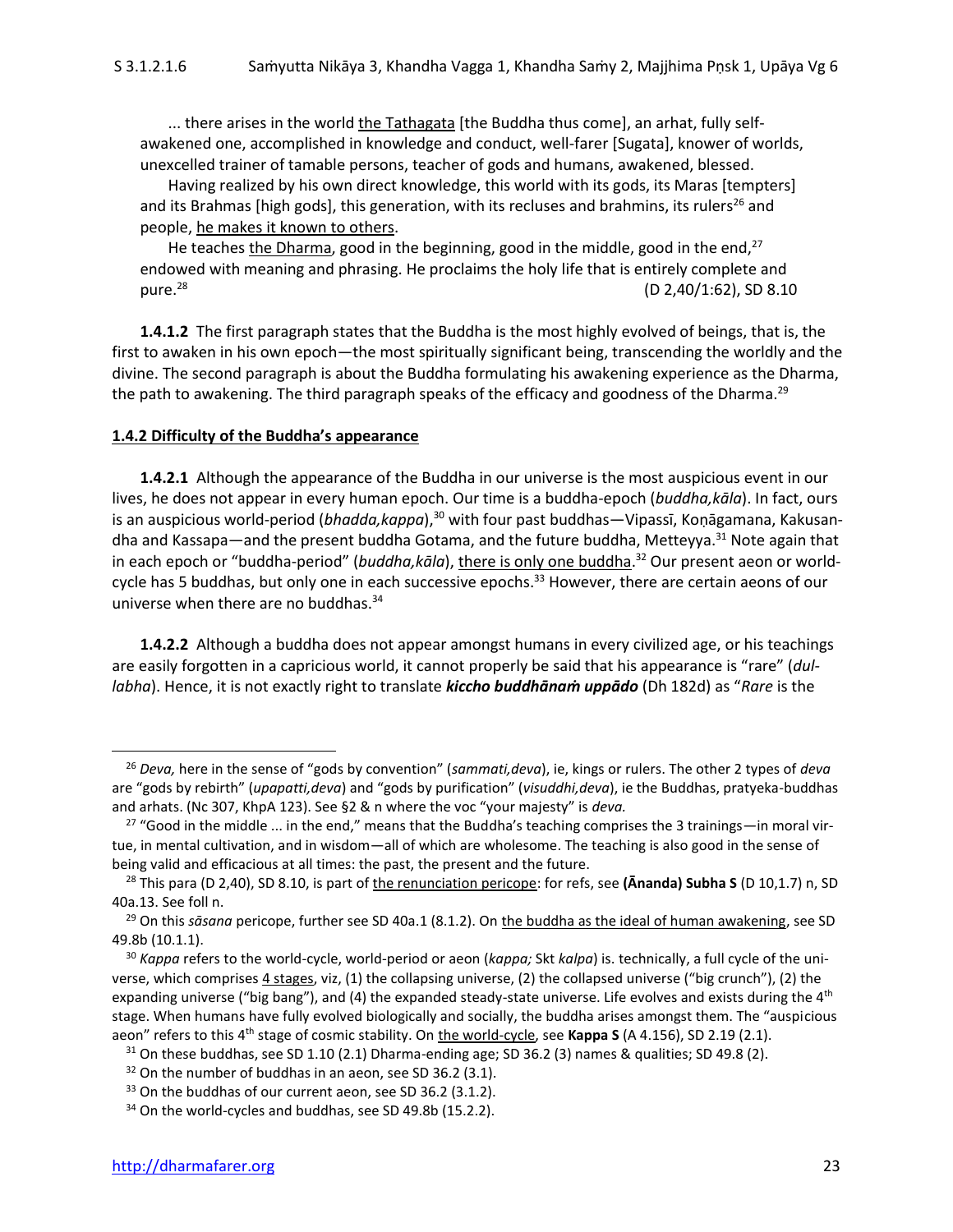appearance of the buddhas." The Dhammapada Commentary, however, actually glosses *kiccha* as "rare" (DhA 3:235), which, of course, may be taken as a connotation, rather than a denotation.

The word *kiccha* in this Dhammapada line denotes "difficulty" in reference to the nature of attaining buddhahood. The Commentary explains:

The appearance of a buddha is very difficult to come by. It is extremely rare because the resolve to become a buddha succeeds only after great effort and because the arising of one with such a resolve, too, is rare, even in many thousands of aeons. $35$  (DhA 3:235)

Hence, it is said: "Difficult is the appearance of the buddhas" (*kiccho buddhānaṁ uppādo,* Dh 182d).

#### **1.5 OTHER BUDDHAS**

**1.5.1 A "lesser" universe**. **The (Ānanda) Abhibū Sutta** (A 3.80) and **the Kosala Sutta 1** (A 10.20) describes a "lesser" (*cūḷanika*) thousandfold world-system or universe as follows:

Bhikshus, as far as the sun and the moon revolve, illuminating the quarters with their light, there extends **the thousandfold world-system**.

(A 3.80), SD 54.1 & (A 10.29,2/5:59 f), SD 16.15<sup>36</sup>

With reasonable imagination, we should understand this kind of "lesser" or "minor" (*cūḷanika*) universe extending as far as its light can be seen or detected (as we today are able to see celestial bodies and remote space phenomena many light-years away). Within such a universe, covering astronomically vast distances, the Suttas continue, there are a "thousand" (astronomically numerous) suns, moons, galaxies, inhabited realms, and gods (or alien races).

**1.5.2** The question now arises whether there are other buddhas in the distant universes (as far as we understand a universe). The answer should be a categorical "no." The reasons are clear and simple. Firstly, there is no mention in the suttas or any other works related to the early Buddhism. Secondly, from the teachings on the "unique Buddha" [1.3], it is clear that there can be only one Buddha in each universe (called a "Buddha-field," *buddha,khetta*), which is here defined [1.5.1]. Hence, it is wrong view to make such claims as that there are "cosmic Buddhas" or "cosmic Bodhisattvas" who comes into our universe "from other universes."

#### **2** The Buddha and the arhat

#### **2.1 THE HISTORICAL BUDDHA**

The Buddha was born a human, awakened through self-effort, and passed away into nirvana: the Buddha's death shows that his teaching of impermanence is true and liberating. The arhats, those who have fully realized the Buddha's teachings, have no need of further awakening or "enlightenment." This is the theme of **the Sambuddha Sutta** (S 22.58): both the Buddha and the arhats are awakening in the very same way. Soteriologically, the only difference between the Buddha and the arhat is that the Buddha has discovered the way of awakening, while the disciples are his awakened followers.

<sup>35</sup> *Mahantena vāyāmena abhinīhārassa samijjhanato samiddhâbhinīhārassa ca anekehi pi kappa,koṭi,sahassehi dullabh'uppādato buddhānaṃ uppādo'pi kiccho yeva, ativiya dullabho'ti.* (DhA 3:325)

<sup>36</sup> See also SD 10.9 (8.2.3) & SD 2.19 (9.5).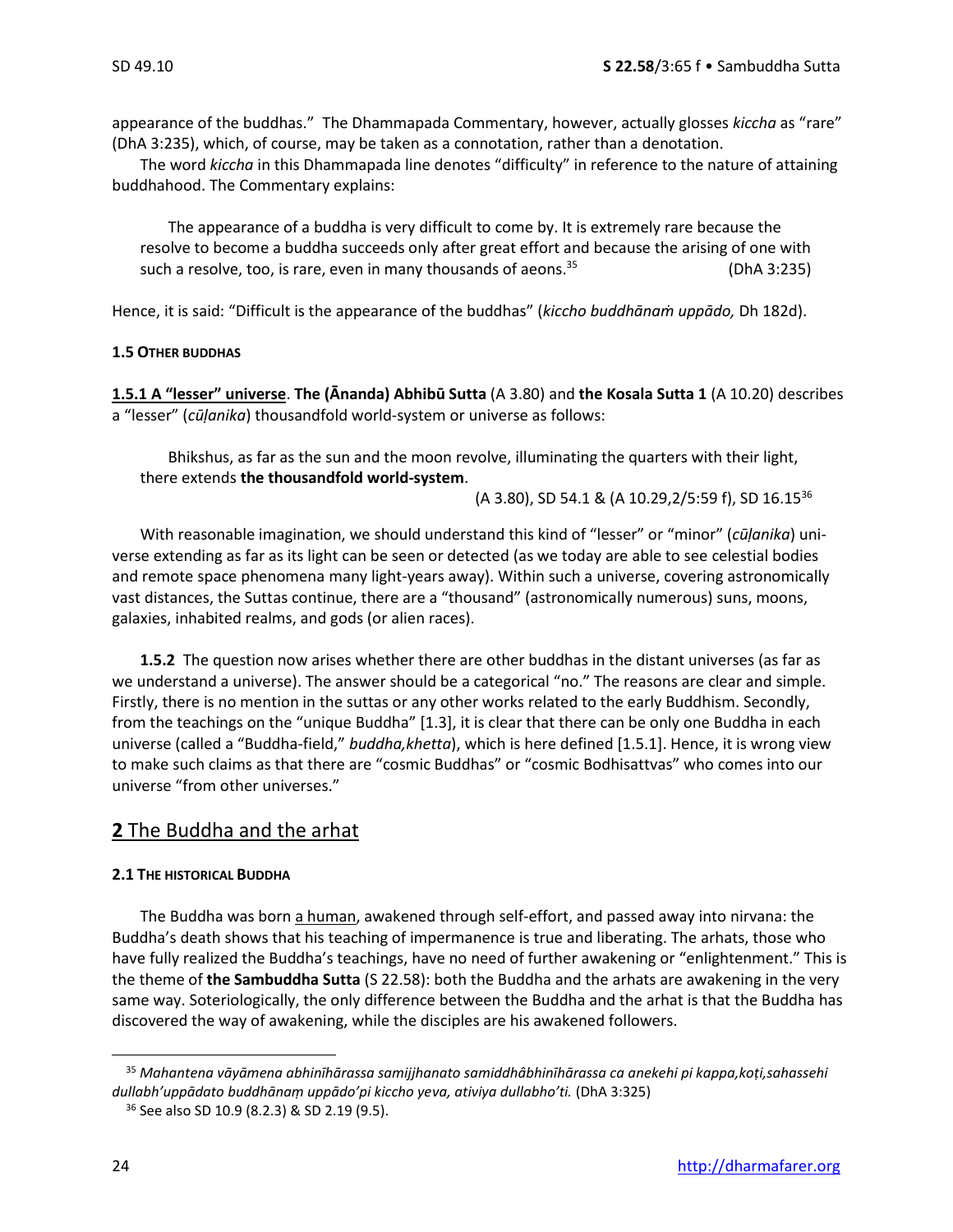#### **2.2 THE BUDDHA'S KNOWLEDGE**

#### **2.2.1 Same awakening knowledge**

**2.2.1.1** According to **the (Koṭi,gāma) Arahanta Sutta** (S 56.24), all buddhas awaken on account of the 4 noble truths (SD 53.27). In this Sutta, the buddhas are referred to simply as "arhats" (*arahantā*), just like any other arhat. However, in the Sambuddha Sutta (S 22.58), **the buddha** is said to the first arhat to arise in the world [1.3.1], the one who discovers the 4 noble truths and teaches them in various ways to others, and those who fully awaken are his awakened followers, **the arhats** [§11]. Hence, the arhats are also called "the 4-truth buddhas" (*catu,sacca buddha*).<sup>37</sup>

**2.2.1.2** There is no difference between the Buddha's awakening knowledge (*aññā*) and that of the arhats. The only significant differences between the Buddha and the arhats are in terms of their wisdom outside of awakening knowledge. The Buddha's knowledge, in other words, is unlimited, while that of the arhats is limited to their awakening knowledge plus those of their superknowledges.<sup>38</sup> [2.2.3]

#### **2.2.2 The range of the Buddha's knowledge**

**2.2.2.1 The Siṁsapā Sutta** (S 56.31) is the locus classicus for the teaching in the range of the Buddha's knowledge. While the Buddha and the monks are in a simsapa (or resam) forest, the Buddha holds up a handful of leaves to show the monks that the awakening knowledge taught by the Buddha for our benefit is like the leaves in his hand. However, the knowledge that he has as a buddha is boundless like the leaves on the forest trees.<sup>39</sup>

**2.2.2.2** What the Buddha has taught for our sake—the liberating knowledge that is the 4 noble truths —which are as few as the leaves in his hands—is sufficient for us, if we fully understand them, to awaken to nirvana. The Buddha has not taught us many other things that he knows about because they are "not connected with the goal, not connected with the fundamentals of the holy life, and do not lead to revulsion, to letting go, to cessation, to peace, to direct knowledge, to awakening, to nirvana."<sup>40</sup>

#### **2.2.3 The superknowledges**

**2.2.3.1** The *abhiññā* pericope—listing the arhat's superknowledges—found throughout the Nikāyas, as a rule, gives either a set of 3 knowledges or a set of 6 knowledges. The longer set of super powers, called "the 6 superknowledges" (*cha-ḷ-abhiñña*), comprise the following:

- (1) multifarious psychic power *iddhi,vidhā* or *iddhi,vidha* (2) the divine ear *dibba,sota*
- 
- 
- (5) the divine eye, or *dibba,cakkhu*

(3) mind-reading *paracitta,vijānanā* (4) recollection of past lives *pubbe,nivāsânussati,ñāṇa*

<sup>37</sup> MA 3:436; AA 2:265, 352, 3:91; DhA 4:232; ItA 2:37; SnA 1:374, 2:470; ThaA 3:142, 179; ThīA 142; PmA 3:578. See SD 36.2 (2.2.3).

<sup>38</sup> On the Buddha's omniscience, see **Kaṇṇaka-t,thala S** (M 90), SD 10.8 (2); **Sandaka S** (M 76,21+52), SD 35.7; SD 36.2 (5.1.1.2). On the Buddha's knowledge of the future, see **Pāsādika S** (D 29), S 40a.6 & SD 36.2 (5.10.3).

<sup>&</sup>lt;sup>39</sup> S 56.31,3 (SD 21.7).

<sup>40</sup> On this *nibbidā* formula, see *Nibbidā*, SD 20.1.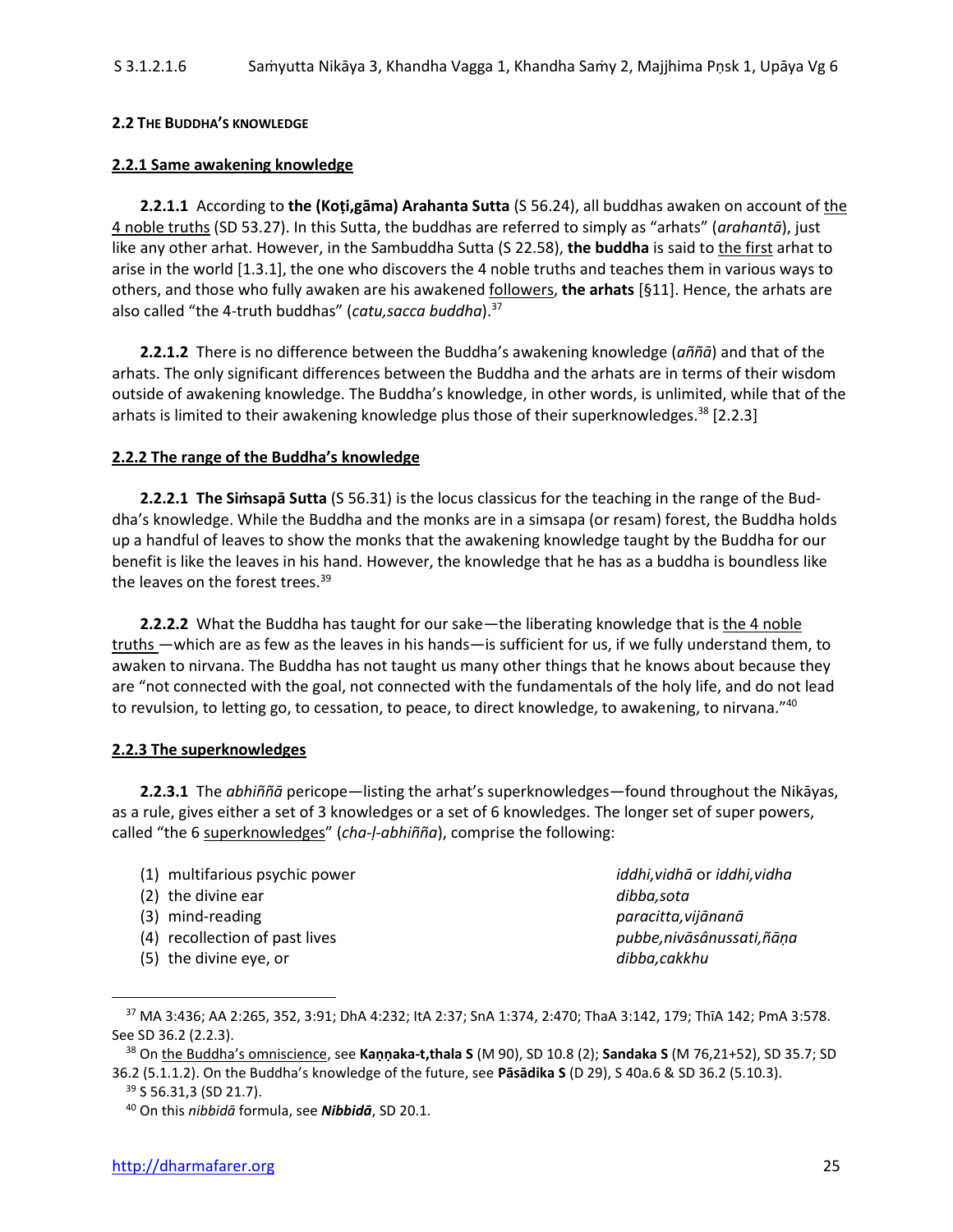the knowledge of death and rebirth, or *cut'upapāta ñāṇa* knowledge of how beings fare according to their karma *yathā,kammūpaga ñāṇa* (6) the knowledge of the destruction of the influxes *āsava-k,khaya,ñāṇa*

They are called "superknowledge" (*abhiñña*)—especially the first five knowledges—because they can only be attained through the higher states of deep meditation, that is, the  $4<sup>th</sup>$  dhyana. The  $6<sup>th</sup>$  knowledge—that of arhathood itself—is attained when all the defilements have been destroyed. The first five knowledges, however, are mundane, while only the sixth is supermundane (that is, it has to do with awakening).<sup>41</sup>

**2.2.3.2** The older set of superpowers, often called the "**3 knowledges**" (*te,vijjā*), comprises:

- (4) recollection of past lives;
- (5) the divine eye, or the knowledge of death and rebirth, or knowledge of how beings fare according to their karma; and
- (6) the knowledge of the destruction of the influxes.

The last three powers are an ancient set known as the "3 knowledges" of an arhat, as found in the title of **the Te,vijja Sutta** (D 13).<sup>42</sup>

#### **2.3 HARD TRUTHS ABOUT THE BUDDHA**

#### **2.3.0 The meaning and purpose of life**

**2.3.0.1** The Buddha arises in the world to discover the real meaning and true purpose of life. The meaning of life is simply the reality (sacca)<sup>43</sup> that everything is impermanent. The purpose of life then is the truth (*sacca*) to understand this impermanence, so that we do not suffer on that account, but can be free, liberated, from ignorance and craving. The way out of suffering by way of understanding the nature of impermanence is clearly laid out in such texts as **the (Anicca) Cakkhu Sutta** (S 25.1).<sup>44</sup>

**2.3.0.2** The Buddha teaches only about suffering and its ending—as he declares in **the Anurādha Sutta** (S 22.86). We need to discover what this truth of suffering and its arising is, and we need to work for the path to the ending of suffering and to attain that path.<sup>45</sup> These are the basic hard truths—those of practising the Dharma in accordance with the Dharma—that we must work with in this life itself. To do this, we have to know what the other hard truths of Buddhism—the Dharma's externality—are.

**2.3.0.3** Because of **ignorance**, we *suffer*; because of **craving,** suffering *arises*—this is the meaning life: it means we are going the wrong way. If there is the "wrong way," there is also the right way—the Buddha discovers that way, the noble eightfold way. This is the way where suffering *ends*. When suffering ends there is nirvana: this nirvana is *real and true*, not merely a belief or a dogma. The *blindness* of

<sup>&</sup>lt;sup>41</sup> For details on these 6 superknowledges, see SD 27.5a (5).

<sup>42</sup> On the 3 knowledges, see **Te,vijja S** (D 13) @ SD 1.8 (2.2.2); **Mahā Sīha,nāda S** (M 12,17-19), SD 49.1 (3.3); 2.24; **Cūḷa Hatthi,padôpama S** (M 27,23-25), SD 40.5.

<sup>43</sup> I have used *sacca* in the sense of what is real "out there" (impermanence, suffering, nonself), and how we discover what also *true* "within us" by awakening to this reality.

<sup>44</sup> S 25.1 (SD 16.7).

<sup>45</sup> S 22.86,21.2 (SD 21.13).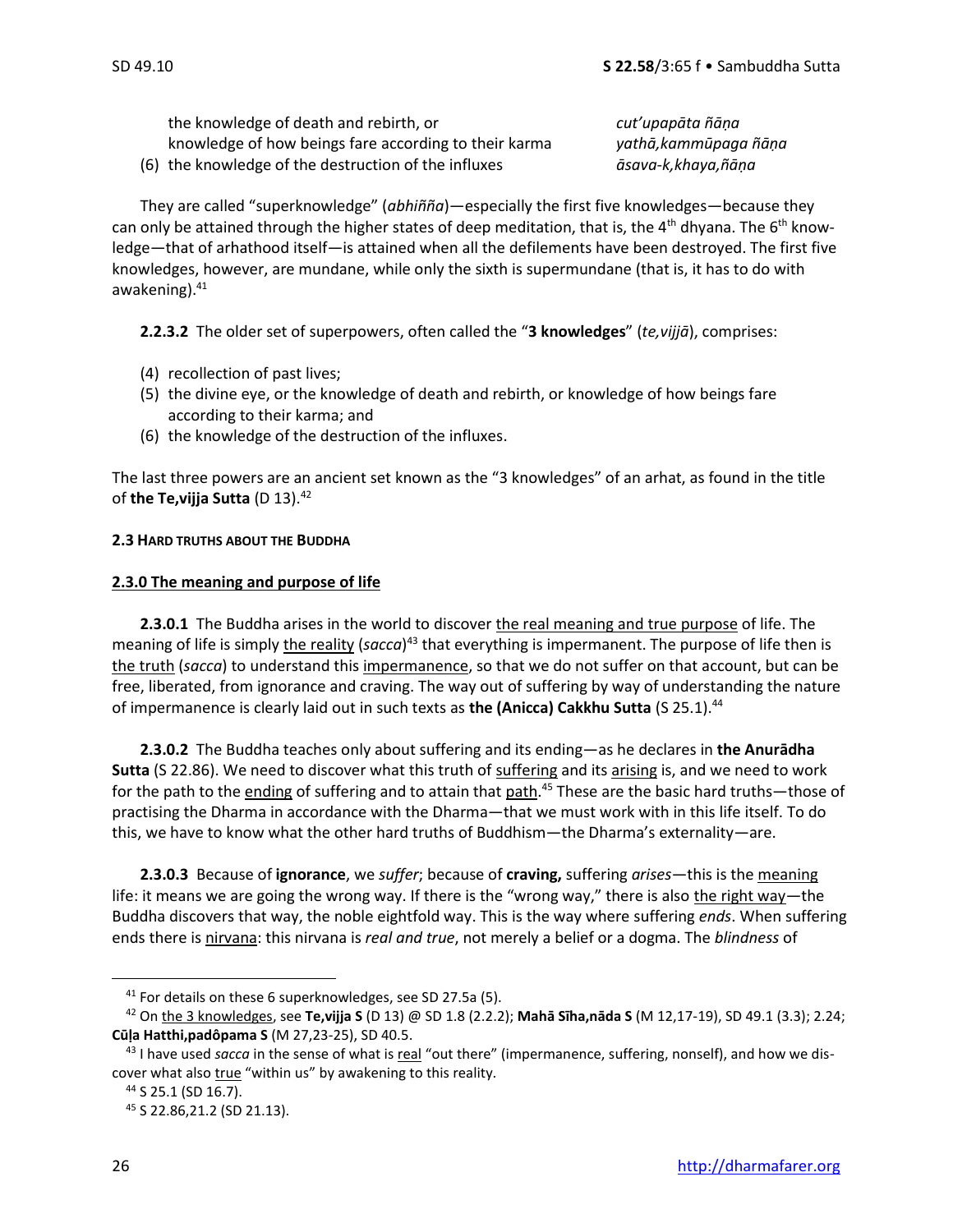ignorance has been cleared up by the **wisdom** of selfl-awakening (*bodhi*); the *craving* has been destroyed by selflessness (*anattā*).

**2.3.1** One of the key early Buddhist teachings is that the Buddha clearly discourages and forbids any kind of **worship**, even worshipping the Buddha. To worship the Buddha is to relegate him to the status and role of a God, still stuck in samsara, this impermanent world of life and death. It is like saying that "cabbages and kings" <sup>46</sup> exist on the sub-atomic level of matter. The following **3 hard truths** remind us that the true purpose of the Buddha's teaching is to realize true Dharma and awaken to nirvana.

**2.3.2** The first hard truth is from **the Brahma,jāla Sutta** (D 1), where the Buddha declares that just as when a stalk of mangoes has been cut, all its mangoes go with it, so too, "After the breaking up of the body and exhaustion of the life-faculty, gods and humans do not see him [the Tathagata]."<sup>47</sup>

In other words, after the Buddha's passing away, there is no way of seeing the Buddha—clearly not through idol-worship or through calling upon his name or those of other Buddhas. The only way to realize the Buddha's teaching is to "**see the Dharma**."

**2.3.3** "**Seeing the Dharma**" means experiencing the teaching directly through our own practice, not through rituals or vows or faith in others . This teaching of "seeing the Dharma" is given in **the Vakkali Sutta** (S 22.87), where the Buddha exhorts the monk Vakkali, thus: "Enough, Vakkali! What is there to see of this foul body? **One who sees the Dharma sees me; one who sees me, sees the Dharma.** In seeing the Dharma, Vakkali, one sees me, and in seeing me, one sees the Dharma."<sup>48</sup> This is not a worldly vision of what is worldly, but a Dharma-inspired vision of awakening.

**2.3.4** The third hard truth about Buddhism is that the Buddha, just before passing away, declares that the "supreme worship" is not to worship him (or any arhat or being or deity), but to practise the Dharma "in accordance with the Dharma" so that we self-awaken.<sup>49</sup> We should practise right action and right mindfulness.<sup>50</sup>

#### **2.4 KEEPING TO THE BUDDHA DHARMA**

#### **2.4.1 Keeping to the Buddha's teaching**

These clear declarations on the nature of the Buddha himself should be well heard and heeded. Their message and spirit are vital for a proper understanding of the Buddha's teaching. When we fail to respect and remember such clear and fundamental exhortations, we are likely to stray from the path and face the bitter fruits of our delusion and hubris.

<sup>46</sup> This allusion is from Lewis Carroll's *Alice Through the Looking Glass* (1871). It is also used by O Henry in his novel, *Cabbages and Kings* (1904) about a fictitious Central America "banana republic" (a term he coined) called Anchuria. Its plot contains famous elements in the poem: "shoes and ships and sealing wax, cabbages and kings." Here, it is used to refer to an "odd miscellany."

<sup>47</sup> D 1,147/1:46 (SD 25.2).

<sup>48</sup> S 22.87/3:120 (SD 8.8).

<sup>49</sup> See **[Mahā,parinibbāna Sutta](http://dharmafarer.org/wordpress/wp-content/uploads/2009/12/SD9-Mahaparinibbana-S-d16-part-2-piya.pdf)** (D 16) §§5.1-3 @ SD 9. See also Reflection, "[The supreme worship](http://dharmafarer.org/wordpress/wp-content/uploads/2009/11/R378-150107-Supreme-worship-269.pdf)," R378, 2015.

<sup>&</sup>lt;sup>50</sup> I'm not advocating any kind of iconoclasm here. Just as we can and should meaningfully reflect before a Buddha image, it is helpful to understand the significance of the Bodhi tree: For the origin of venerating the Bodhi tree, see the Introduction to **Kaliṅga,bodhi Jātaka** (J 479/4:228-230).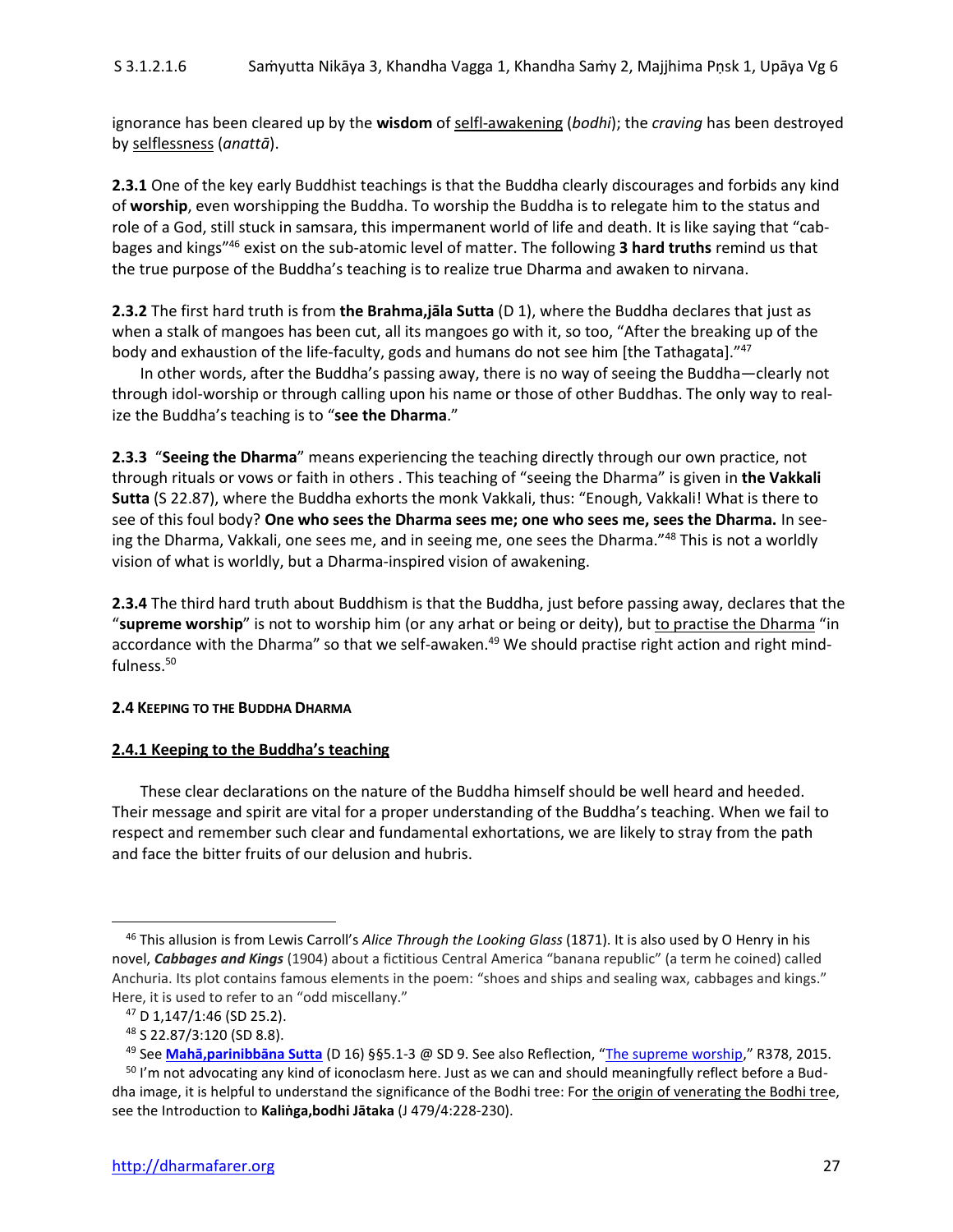Sadly, the Buddha's statement on his uniqueness is lost on Buddhist theologians who came after the Buddha's time. Unable to accept the Buddha's death<sup>51</sup> and not properly attending to his practice in accordance with the Dharma, they have brazenly rejected his fundamental teachings and flooded their world with numerous cosmic Buddhas and Bodhisattvas, and, in the process, have burdened themselves with grand philosophies and empty statements, wildly feeding the ready delusions of others.<sup>52</sup>

#### **2.4.2 Walking the right path**

No matter how we have gone down the wrong path, it is never too late to turn back. No matter how long we have been with the wrong crowd, we can still get out of it and be ourself. No matter how lost we are, we must keep moving, stepping carefully. We are in real trouble when we imagine we have found what we are looking for—then we stop looking for that goal.

Buddhism can be a winding dangerous desert path going in circles. The Dharma is a straight safe path heading for the ancient city. And someone has found the way—the Buddha. To follow him, we must stay on the path, and take the journey ourself—so we can and must.<sup>53</sup>

#### **2.5 CHALLENGES TO BUDDHISM IN OUR TIMES**

#### **2.5.1 Tolerance vs respect**

**2.5.1.1** Our misunderstanding and malpractice of tolerance and silence have cost us dearly—especially when we mistake **tolerance** for respect (*gāravatā*). Tolerance means allowing something alien to us into our lives. This is especially unhelpful, even deleterious, when we allow what is not-Dharma, or a distract ion into our lives as practising Buddhists. We will then not see the real fruits of the Dharma.

"Tolerance" as a modern value is a helpful and beneficial social grace. But we must understand how to practise it as committed Buddhists. For the moment, let us translate *tolerance* as *khanti***,** which also means "patience." It's good to be patient with other religions in a multireligious, multiracial society. However, such a tolerance should not compromise the truth and goodness of the Buddha Dharma, or more simply "Buddhism."

When Buddhism is misrepresented or misquoted, and we—as Buddhists—allow that, then it is no more tolerance—it is *licence*, an excessive freedom that will hurt, even destroy, us. Tolerance, in short, must be tempered by respect.

**2.5.1.2 The Aparihāna Suttas 1 and 2** (A 6.32+33) tell us that the following 6 conditions conduces to non-decline, that is, our social, personal and spiritual progress, namely, **respect for**: 54

|        | (1) the teacher, | satthu, gāravatā |  |
|--------|------------------|------------------|--|
| $\sim$ |                  |                  |  |

- (2) the Dharma, *dhamma,gāravatā*
- (3) the sangha, *saṅgha*,*gāravatā*
- (4) the training, *sikkhā,gāravatā*
- (5) heedfulness, *appamāda,gāravatā*
- (6) hospitality. *paṭisanthāra gāravatā*

 $51$  On the significance of the Buddha's death, see SD 49.8b (1.0.5.2 (12))+(12.3.1.1)+(17.2.2.4).

<sup>52</sup> See, eg, "State or statement? Samādhi in some early Mahāyāna Sūtras," *Eastern Buddhist* 34,2 2002:51-90. [http://docslide.us/documents/state-or-statement-samadhi-in-some-early-mahayana-sutras.html.](http://docslide.us/documents/state-or-statement-samadhi-in-some-early-mahayana-sutras.html)

<sup>53</sup> See **Nāgara S** (S 12.65), [SD 14.2](http://dharmafarer.org/…/2…/12/14.2-Nagara-S-s12.65-piya.pdf.)

<sup>54</sup> **Aparihāna S 1+2** (A 6.32-33) SD 72.9; SD 32.11 (1.1); SD 37.11 (1-7); SD 47.14 (1.4).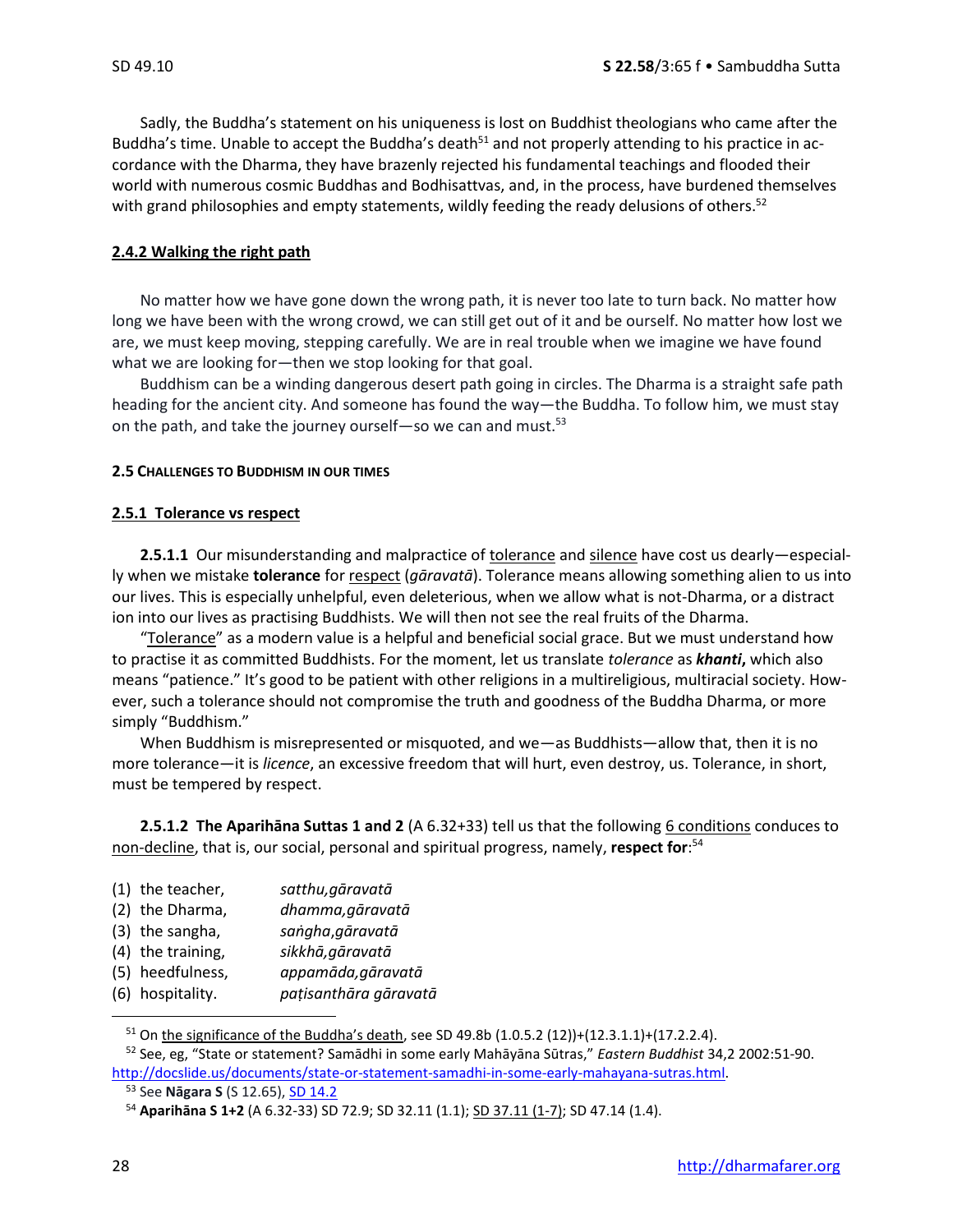The first three objects of respects are, of course, to the 3 jewels, the highest ideals in our life.<sup>55</sup> The 4<sup>th</sup> respect is to our spiritual training—moral virtue, mental cultivation and the development of wisdom.<sup>56</sup> The 5<sup>th</sup> respect is that for heedfulness, which refers to habitual wise attention to our body, speech and mind, and how we interact with others and the environment. In simple terms, this is the constant perception of impermanence in all our experiences.

For our purposes here, the  $6<sup>th</sup>$  respect—that of hospitality—refers to respect for others, which includes religious tolerance as a social reality. This is essentially the acceptance of a non-Buddhist-but not *unbuddhist—*presence. With such a presence, we interact with "hospitality" (*patisanthāra*), which is essentially respect for the guest.<sup>57</sup>

**2.5.1.3 Respect** (*gāravata*) can be functionally defined as "accepting someone or something as they are." When we are in the presences of members of other faiths, we accept them as being non-Buddhists, and do so in the spirit of hospitality (*paṭisanthāra*) [2.5.1.2] and the Buddha's teaching on "the 7 points of interfaith dialogue" as given in the Udumbarikā Sīha,nāda Sutta (D 25).<sup>58</sup> Essentially, this means that in any interfaith dialogue our common platform comprises the following basic principles:

(1) there are unwholesome qualities or realities that need to be identified and avoided;<sup>59</sup>

- (2) by our own faith and insight, we need find wholesome solutions or alternatives to  $(1)$ ;<sup>60</sup>
- (3) to find some common or non-objectional means of mental cultivation<sup>61</sup> and social engagement.<sup>62</sup>

**2.5.1.4** Tolerance tempered by respect allows us to keep to the right priorities as practising Buddhists. **The Adhipateyya Sutta** (A 3.40) teaches us 3 kinds of priorities, that is:

| (3) self-priority;   | attâdhipateyya    |                   |
|----------------------|-------------------|-------------------|
| $(2)$ the world; and | lok'ādhipateyya   |                   |
| (1) the Dharma.      | dhamm'ādhipateyya | (A 3.40), SD 27.3 |

The numbering of the 3 priorities reflects personal **spiritual practice** with the sequence is 3, 2, 1, since *self* comes first in the cultivation of the mind and heart. <sup>63</sup> When interacting with **the world**, we need to put the Dharma *first*, since we must be spiritually guided by the 5 intrinsic values, that is, those of life, happiness,<sup>64</sup> freedom, truth and mind.<sup>65</sup>

<sup>55</sup> See SD 45.11 (3); **Gārava S** (S 6.2) SD 12.3.

<sup>56</sup> On the 3 trainings, see *Sīla samādhi paññā*, SD 21.6.

<sup>57</sup> For details, see **Love**, SD 38.4 (5).

 $58$  D 25,23 + (SD 1.4 (2)).

<sup>59</sup> On the def of 10 unwholesome courses of action (*akusala kamma,patha*): **Sāleyyaka S** (M 41,7-10) SD 5.7; **Sañcetanika S** (A 10.206,1-7) SD 3.9.

<sup>60</sup> On the wholesome living, see the 5 precepts: **Veḷu,dvāreyya S** (S 55.7) SD 1.5 (2); *Sīlānussati*, SD 15.11 (2.2); SD 21.6 (1.2); SD 37.8 (2.2). On the 5 values (*pañca,dhamma*): SD 1.5 (2.7+8).

<sup>&</sup>lt;sup>61</sup> In terms of interfaith dialogues, the most helpful meditations are the 4 divine abodes: **Brahma, vihxara**, SD 38.5.

<sup>62</sup> A helpful guide on Buddhist social engagement is **Sigāl'ovāda S** (D 31), SD 4.1.

 $63$  That is, thinking and feeling, truth and beauty. For a specific practice—that of the perception of impermanence —see **(Aniucca) Cakkhu S** (S 25.1), SD 16.7.

 $64$  "Happiness" refers to the basic supports for existence (food, clothing, health and housing); hence, also called the value of "property" or "having" (in which case the  $1<sup>st</sup>$  value will be that of "being").

<sup>65</sup> On the 5 values (*pañca,dhamma*): SD 1.5 (2.7+8).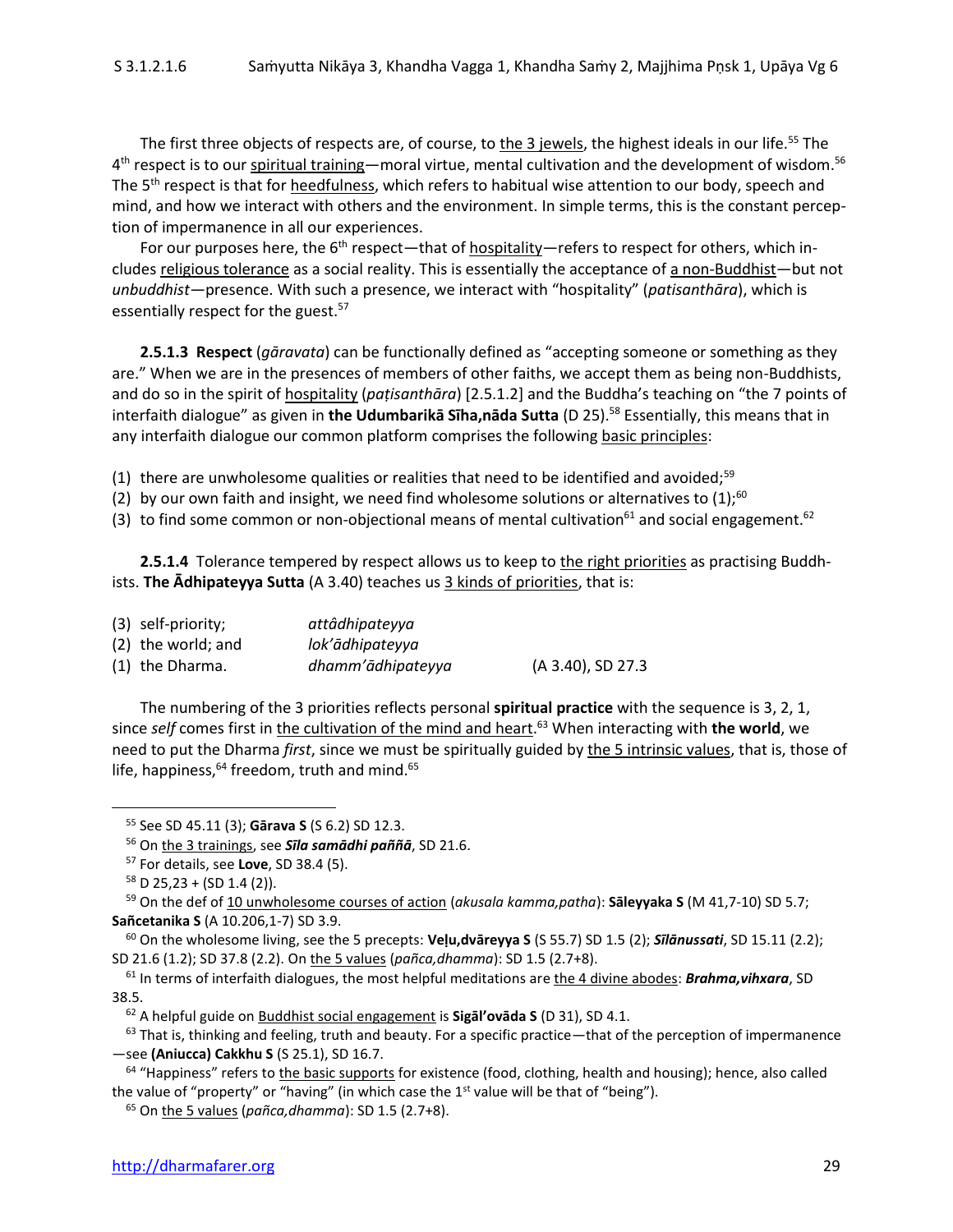"**The world**" refers to humanity, the inhabited world and its supports, straddling between self and Dharma, embraced by both. When dealing with the world, when interacting with others, living in the world, there are must *both self-dignity and a higher purpose in life*. Yet, if our refuge is in the 3 jewels, then, they all sit adorning the one crown that ennoble us, that is the crown of the Dharma, the one true refuge.<sup>66</sup> Hence, in interfaith dialogue, the Dharma must always be held high above the world, shining its light brightening everything with peace, clarity and joy.

#### **2.5.2 Dharma as awakening**

**2.5.2.1** In the field of faith, there are **2 kinds of tolerance** that we have addressed [2.5.1.1]:

- (1) the outer tolerance, that of other faiths, and
- (2) the inner tolerance, that of our Buddhist differences.

In significant ways, **outer tolerance** is more palpable and clear-cut: the difference between Buddhist and non-Buddhist is clear enough. Less obvious, even more confusing, is **inner tolerance**—the interactions and exchanges amongst Buddhists of different faiths. Indeed, it is often easier to be tolerant of other faiths than to tolerate other Buddhists who do not share the same basic teachings as we do. It is a curious fact that Buddhists generally tolerate other religions better than they do their own Buddhists from different sects.

**2.5.2.2** The common fear is the outward mobility of the faithful to other camps—this can seriously deprive a Buddhist tribe of its pool of labour, funds, influence and public face, Amongst the more faithbased tribes, the fear of their defining faith being contaminated by outside Buddhist beliefs is often greater than threats from other religions (even perceived threat from outside tend to galvanize Buddhist tribes together despite their ideological or ethnic differences).

On the other hand, world-wise Buddhist tribes (including temples and centres) do not mind accepting revisions into their Buddhist dogmas than to risk losing their worldly support. Unsurprisingly, then, we see images of Guanyin and Mahā Brahma in local Theravada temples—they are magnets for generous devotees. In fact, we see a slow but steady brahminization and Mahayanization<sup>67</sup> of world-wise Theravada temples and centres who fear a lack of merits for their wellbeing in the world.

**2.5.2.3** The stricter Theravada communities, especially those following or faithful to the forest tradition, or those inspired to keep to the practice of "early Buddhism" or a "quest for the historical Buddha" tend to inner tolerance as a serious threat. They see the secularization of the Theravada and the rising influence of Mahayana as encroaching on the Buddha Dharma, slowly but surely pushing the forest kutis nearer the cliff's edge and over into the samsaric abyss. In fact, the ideology of the Dharma-ending age is specifically to forestall such end of days for the Buddha's teachings.

Or practitioners who are able to understand the nature of the early Buddhist texts and how they work to prepare us for the path of awakening, certain basic truths of the suttas must never be compromised. Otherwise, what we know as Buddha Dharma will gradually have its ancient parts removed and replaced by modern ones so that it ends up as **the Dasâraha drum called Summoner**, <sup>68</sup> or the legendary ship of Theseus. 69

<sup>66</sup> See **Gārava S** (S 6.2), SD 12.3; **The one true refuge**, SD 3.1.

 $67$  By "brahminization" is basically meant monastics turning into priests, hierarchical landlords and money-based ministry. By "Mahayanization" is the growing acceptance of more liberal "compassion-based" social work and a tacit disregard for the Vinaya (like taking regular evening meals, to cite a very light example).

<sup>68</sup> On the parable of the drum Summoner, see **Āṇi S** (S 20.7), SD 11.13.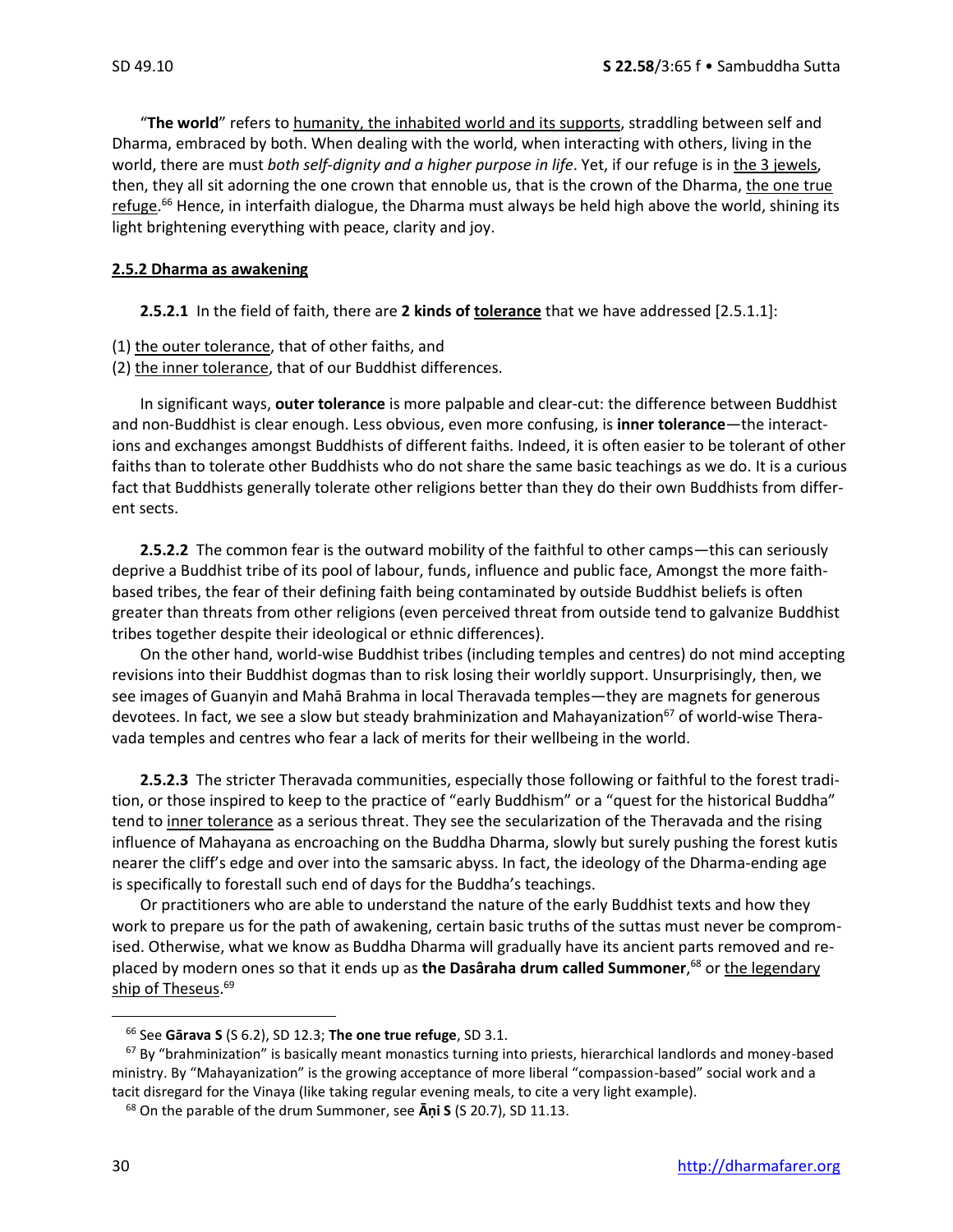**2.5.2.4** Perhaps a better metaphor for the Dharma is **a pristine temperate forest** whose climate is just right living and practising the Dharma. Its flora is beautiful and nutritious; its fauna fresh and friendly; its sunny air and clear water are invigorating. Deep in the heart of this wild pristine forest is the ancient city of Nirvana. It is this forest that we need to preserve at all costs against the inroads of broad new highways, their great vehicles and massive noisy crowds.

Here are 3 vital teachings for preserving this ancient Dharma forest.

#### **2.6 PRESERVING THE DHARMA FOREST**

#### **2.6.1 We can but do** *not* **need to become Buddhas**

**2.6.1.1** Those who do not understand the significance of the Buddha's death and have no love for the Dharma think that it had died with the Buddha; or, that, without the Buddha, it is more difficult, even impossible, to attain the ancient ideals of sainthood—they wrongly placed the teacher above the teaching. 70

Like religions that cannot accept the death of their founder or saviour, $71$  they create ideologies of primordial or eternal Buddha (thus turning the basic teaching of the 3 characteristics of impermanence, unsatisfactoriness and non-self on its head).

**2.6.1.2** The early texts clearly state that the Buddha and the arhats awaken in the same way—except that the Buddha is the first to arise: the Buddha is simple primus inter pares (the first amongst equals) [1.3.1]. Later Buddhist teachers and thinkers—perhaps finding difficult to accept that the Buddha was dead—introduced a revisionist idea of a God-like Buddha with Brahman-like immanent essence—effectively a Buddhist Godhead. Such a Buddha, when he appears in our world is regarded as the Supreme Being.

Rather than encouraging us to merely emulate such a Being—like the Buddha emulating the arhats, and we emulating the arhats<sup>72</sup>—these Buddhist theologians taught that we can become such Buddhas, and the arhats are inferior and false shadows cast by the Buddha in the light of the Dharma,kaya.

**2.6.1.3** None of such teachings is ever found in the early Buddhist texts. These are unequivocally false views of later thinkers and teachers shaped by the challenges of their own times. False teachings can only breed more false views, which in turn breed doubt. After introducing a **docetic** view of the Buddha<sup>73</sup> —that all "historical" Buddhas are merely projections (as phantom-bodies or "holograms") of the eternal Buddha as the Dharma-kāya—they wrote that we must meet these living Buddhas, make a Buddha vow, meet more Buddhas, practise various kinds of "perfections" (*pāramitā*), and so on.

All this is against one of the most basic tenets of the Buddha, that is, one of the first 3 fetters<sup>74</sup> that prevent awakening—the attachment to rituals and vows. Clearly, the later Buddhist theologians had to "downgrade," even reject, early Buddhism—it simply does not support their imaginative wrong views. Such views actually not only prevent awakening, but being false views, their karmic fruit of teaching or

 $69$  On Theseus's paradox, see SD 26.9 (1.6.1.1).

<sup>70</sup> See **The teacher or the teaching?** SD 3.14.

 $71$  On psychological denial of the Buddha's death, see SD 40b.3 (3.1).

<sup>72</sup> See the "8-limbed observance" in **Tad'uposatha S** (A 3.70,9-16), SD 4.18.

<sup>&</sup>lt;sup>73</sup> On this "docetic" view of Buddhahood, see SD 51.18 (2.3.1.3).

<sup>&</sup>lt;sup>74</sup> The 3 fetters are (1) self-identity view (sakkāya,ditthi), (2) spiritual doubt (*vicikicchā*) and (3) attachment to rituals and vows (s*la-b,bata,parāmāsa*). When we ovecome these fetters, we attain streamwinning: SD 3.3 (5).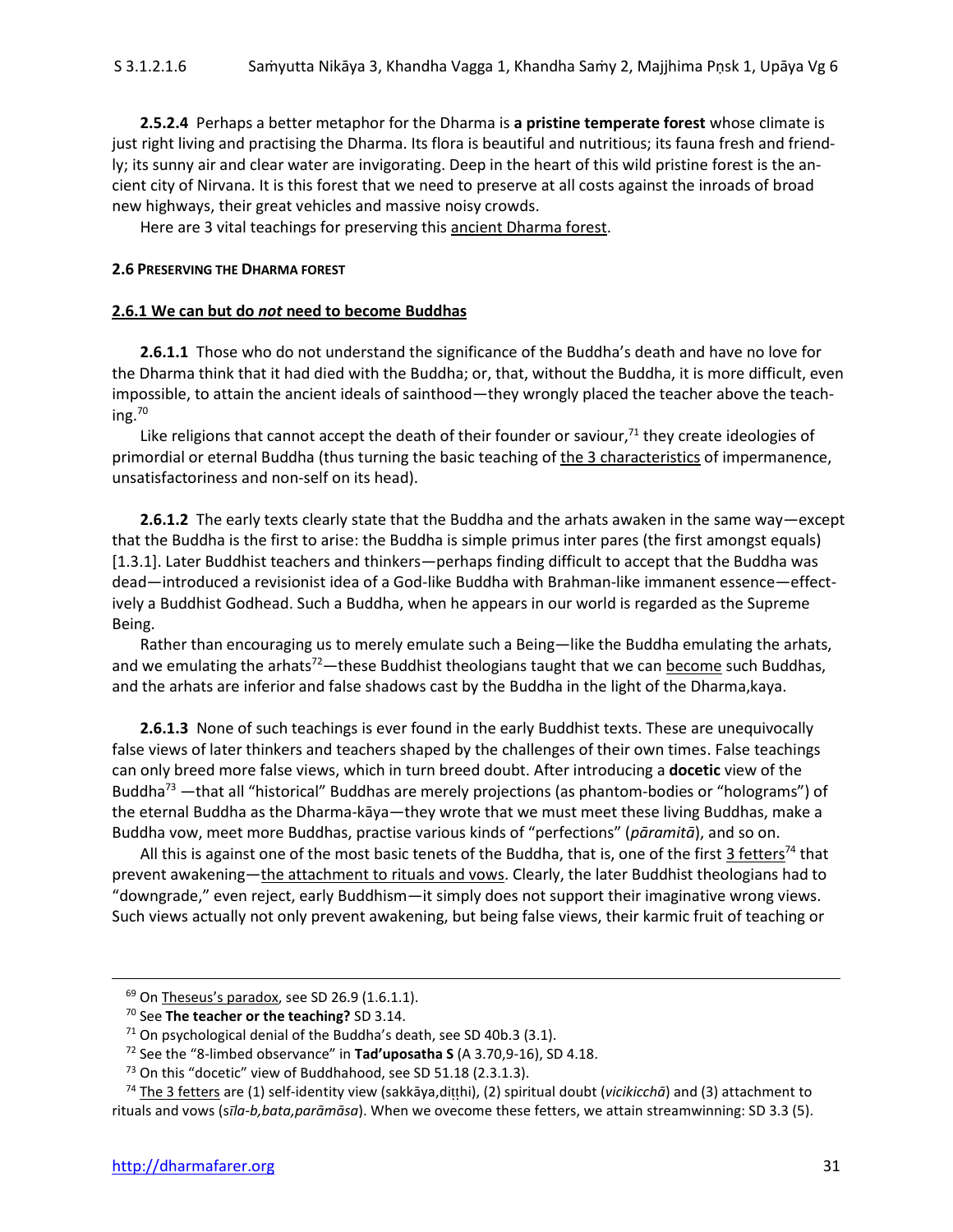believing them is either the animal world (herd-like blind faith) or the suffering states (inciting hate against the Buddha, the arhats and their teachings).

The arising of **the historical buddhas** is the great spiritual event in our history—*happy is the arising of buddhas; happy is the teaching of the true Dharma; happy is the harmony of the noble sangha; happy is practice of those going the same path* (Dh 194). Clearly, the suttas never teach that we must become buddhas—we cannot choose or claim to become buddhas. We should not choose to become a person or being; we can only choose the path of awakening and liberation. We must work to remove such views ultimately, all views-so that we can gain the same awakening as the Buddha himself.<sup>75</sup>

#### **2.6.2 The Dharma is for letting go of views**

**2.6.2.1** The early Buddhist suttas are mostly quite simple instructions on how to live happily now, and, if we are diligent enough, to awaken in this life itself. They are like a computer programme instructing us how to meditate properly. But they cannot be fully understood as words alone—no scholars, even the best, have awakened by studying the texts alone. With meditation—as our mind becomes calmer and clearer—we begin to understand the simple suttas on a broader perspective, in profounder depth, on a higher level. It goes back and forth—study and meditation—until we reach the path of awakening.

**2.6.2.2** After the Buddha's passing, philosophers began writing prolix and abstruse texts philosophizing these teachings that are meant for practice. Instead of actually meditating, they merely coined grandiose names for samadhi states<sup>76</sup>--pontificating *statements* of non-existent *states*—like "fiats" in some scholastic or theological works of the God-believers. A key problem with views is that they create doubts in us; and doubts, in turn, create more views. They feed on each other like the proverbial uroboros. The way out is to simply stop biting: let go of the views through understanding and inner peace.<sup>77</sup>

#### **2.6.3 The true purpose of sangha is renunciation**

**2.6.3.1** The 3<sup>rd</sup> big problem we have to deal with today is **the secularizing tendency and worldliness** of Buddhist monastics and priests. An increasing number of monastics today see Buddhism more as an academic qualification to seek employment as resident priests in wealthy organizations, or turn to academic qualification as a career.

If we consider becoming a monastic as a kind of career choice, then we are identifying with a selfimage of prestige and wealthy. Instead of seeking the spiritual security of inner peace and the liberation of awakening, we have taken a wrong turn and heading for a self-image of false worldly security. Only the cloth we wear (if we do wear them all the time) represents renunciation, but all that it covers is worldliness

**2.6.3.2** In **the Arakheyya Sutta** (A 7.55), the Buddha declares that there are 4 things that he does not have to hide: his bodily deed, his speech, his thoughts and his livelihood—they are all pure by nature.<sup>78</sup> A monastic livelihood is about living a celibate, money-free life on renunciation, working for awakening in this life itself.

<sup>75</sup> Further see SD 51.18 (2.3.1.3).

<sup>&</sup>lt;sup>76</sup> Andrew Skilton, "State or statement? Samādhi in some early Mahāyāna Sūtras," [Eastern Buddhist](https://www.researchgate.net/publication/291252412_State_or_statement_samadhi_in_some_early_Mahayana_Sutras) 34,2 2002: 51-90.

 $77$  On breaking the fetter of doubt, see SD 40a.8 (4).

<sup>78</sup> A 7.55 (SD 51.25).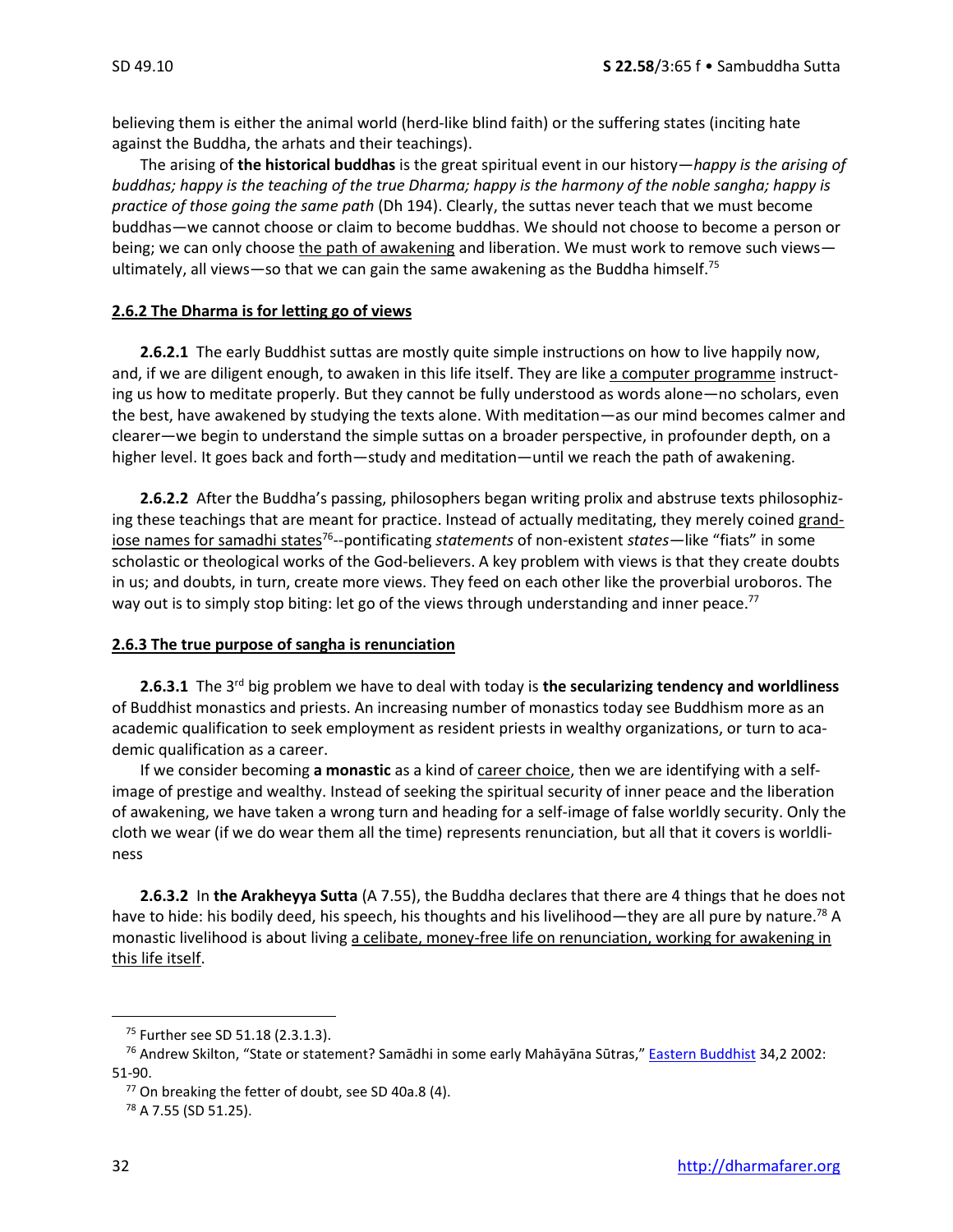Becoming a monastic, then, is not about joining a career club, but declaring our determination to **renounce the world**, and diligently head for the path of awakening in this life itself. As monastics, we have the best conditions—if we follow the Dharma-Vinaya—for self-awakening here and now. In fact, when we ordain as monastics, this is just the pledge we make: to do otherwise is to renege on this pledge. We not only delude ourself and mislead others—there are grave consequences for such falsity and back-sliding.<sup>79</sup>

**2.6.3.3** The suttas us an alternative for **the laity** to work for renunciation without having to become monastics. This is through meditation—of course, monastics should meditate, too; they are truly "renunciants." In meditation, the "<u>world</u>" refers to our senses (the "all"):<sup>80</sup> as we shut down the sense-doors to fully focus on our mind, we "renounce the world" in the true sense of the word. And if we do this well enough and often enough—declares the Buddha $^{81}$ —we will surely reach the path of awakening in this life itself.<sup>82</sup>

#### **2.7 The Dāmali Sutta** (S 2.5)

We appropriately close the introduction to this vital Sutta with **the Dāmali Sutta** (S 2.5), where the Buddha declares to the deva Dāmali that the arhat "has reached the far shore that is nirvana [§5g], so that "he strains not (himself)" any more [§6d]—he has attained arhathood just like the Buddha himself.

## **SD 49.10(2.7) Dāmali Sutta**

The Discourse to Dāmali • **S 2.5**/1:47 f

Traditional: **S 1.2.1.5** = Saṁyutta Nikāya 1, Sagāthā Vagga 2, Devaputta Saṁyutta 1, Paṭhama Vagga 5 Theme: The arhat need not exert himself any more

**1** At Sāvatthī.

**2** Then, when the night was far spent, the devaputra Dāmali, of exceeding beauty, illuminating the whole of Jeta's grove, approached the Blessed One.

**3** Having approached he stood at one side, he uttered this verse before the Blessed One:

| 4  | Karanīyam etam <sup>83</sup> brāhmaņena<br>padhānam akilāsunā <sup>84</sup><br>kāmānam vippahānena                                                            |     | Here, this should be done by the brahmin:<br>striving without tiring,<br>so that by the abandoning of sensual pleasures,                                                                                    |
|----|---------------------------------------------------------------------------------------------------------------------------------------------------------------|-----|-------------------------------------------------------------------------------------------------------------------------------------------------------------------------------------------------------------|
|    | na ten'āsimsate bhavan'ti                                                                                                                                     | 262 | he yearns not for existence.                                                                                                                                                                                |
| 5. | N'atthi kiccam brāhmaņassa<br>dāmalîti bhagavā<br>kata, kicco hi brāhmaņo<br>yāva na gādham labhati [48] nadīsu<br>āyūhati <sup>85</sup> sabba, gattehi jantu |     | There is no more task for the brahmin;<br>(Dāmali, said the Blessed One,)<br>for, the brahmin is one whose task is done.<br>When he has not found a footing in the river,<br>he strains with all his limbs. |

<sup>79</sup> See SD 3.12 (1.2); SD 50.41 (1.2.1.2).

<sup>80</sup> See **Sabba S** (S 35.23), SD 7.1.

<sup>81</sup> See **(Anicca) Cakkhu S** (S 25.1), SD 16.7, or any of the other 9 suttas of **Okkanta Saṁyutta** (S 25).

<sup>82</sup> See **Entering the stream**, SD 3.3.

<sup>83</sup> Only Ee *ettha.*

<sup>84</sup> Only Be *padhānaṁ akilāsunā …*.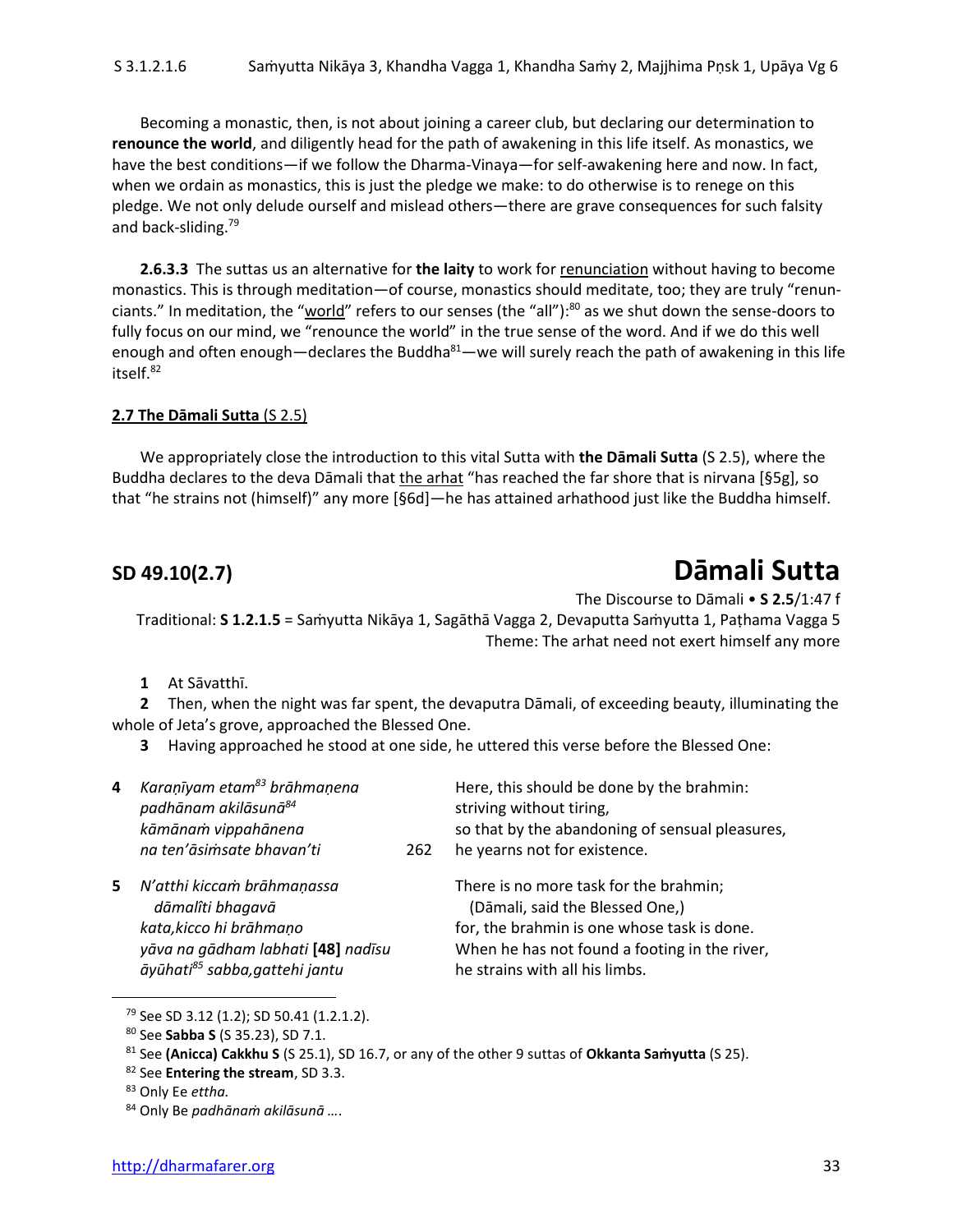|   | gādhañ ca <sup>86</sup> laddhāna thale thito so <sup>87</sup>                                                                    |     | Gaining a foothold, he stands on dry land:                                                                                                                                                                       |
|---|----------------------------------------------------------------------------------------------------------------------------------|-----|------------------------------------------------------------------------------------------------------------------------------------------------------------------------------------------------------------------|
|   | n'āyūhati pāragato hi so'ti88                                                                                                    | 263 | he strains not, for he has reached the far shore.                                                                                                                                                                |
| 6 | es-upamā dāmali brāhmaņassa<br>khīņ'āsavassa nipakassa įhāyino<br>pappuyya jāti,maraņassa antam<br>n'āyūhati pāragato hi so'ti89 | 264 | This is the parable of the brahman, O Dāmali,<br>whose influxes are destroyed, the prudent meditator.<br>Having attained the end of birth and death,<br>having reached the far shore, he is one who strains not. |
|   |                                                                                                                                  |     |                                                                                                                                                                                                                  |

### **Sambuddha Sutta** The Discourse on the Self-awakened

 $-$ 

S 22.58

- **1** Originating in Sāvatthī.
- **2** There (the Blessed One) said:

### Awakening through penetrating the aggregates

**3** (1) "**The Tathagata**, bhikshus, an arhat, fully self-awakened, on account of revulsion towards *form*, *rūpassa nibbidā* through dispassion [letting go], *virāgā* through cessation (of suffering), *nirodhā* is liberated through non-clinging, *anupādā vimutto* is called **one fully self-awakened**. 90

3.2 **A monk**, too, bhikshus, liberated by wisdom, *on account of revulsion towards form, through dispassion [letting go], through cessation (of suffering), is liberated through non-clinging,* is called one freed by wisdom.<sup>91</sup>

**4** (2) The Tathagata, bhikshus, an arhat, fully self-awakened, on account of revulsion towards **feeling**,

through dispassion,

through cessation,

<sup>85</sup> This verb is rare in Pali: S 263df/1:48,1\*+3\*, 264d/1:48,7\*; Sn 210. See CPD: āyūhati & S:B 1:342 n2.

<sup>86</sup> Only Ee *gādhaṁ ca.*

<sup>87</sup> Ony Be *ṭhito yo.*

<sup>88</sup> Only Ke Se *hotîti*.

<sup>89</sup> Only Ke Se *hotîti.*

<sup>90</sup> *Tathāgato bhikkhave arahaṁ sammā,sambuddho rūpassa nibbidā virāgā nirodhā anupādā vimutto sammā, sambuddhoti vuccati.*

<sup>91</sup> *Bhikkhu pi bhikkhave paññā,vimutto rūpassa nibbidā virāgā nirodhā anupādā vimutto paññā,vimutto'ti vuccati.* On the term *paññā,vimutta* here, see (1.1.3).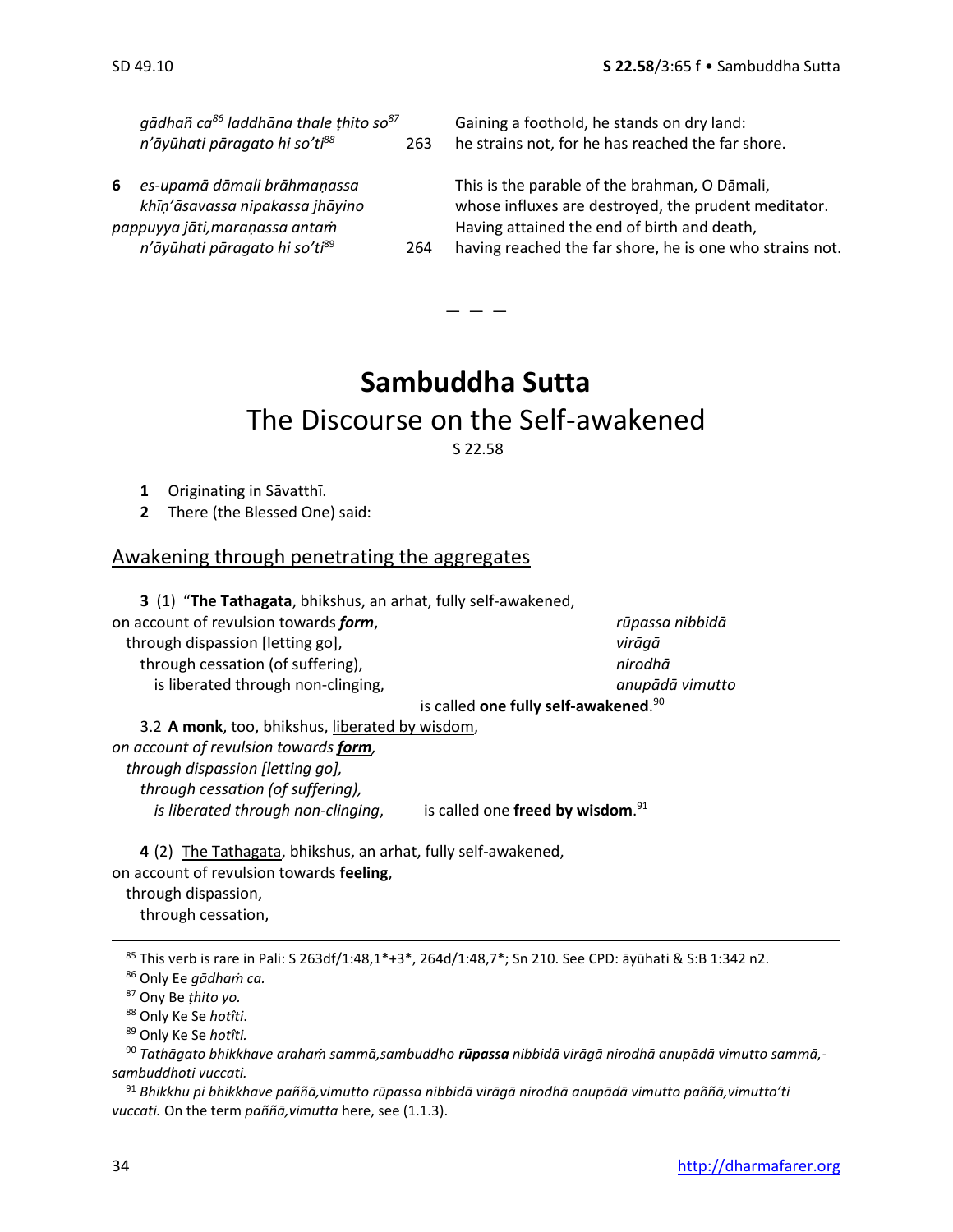is liberated through non-clinging, is called **one fully self-awakened**. 4.2 A monk, too, bhikshus, liberated by wisdom, *on account of revulsion towards feeling, through dispassion, through cessation, is liberated through non-clinging*, is called one *freed by wisdom*. **5** (3) The Tathagata, bhikshus, an arhat, fully self-awakened, on account of revulsion towards **perception**, through dispassion, through cessation, is liberated through non-clinging, is called **one fully self-awakened**. 5.2 A monk, too, bhikshus, liberated by wisdom, *on account of revulsion towards perception, through dispassion, through cessation, is liberated through non-clinging*, is called one *freed by wisdom*. **6** (4) The Tathagata, bhikshus, an arhat, fully self-awakened, on account of revulsion towards **formations**, through dispassion, through cessation, is liberated through non-clinging, is called **one fully self-awakened**. 6.2 A monk, too, bhikshus, freed by wisdom, *on account of revulsion towards formations, through dispassion, through cessation, is liberated through non-clinging*, is called one *freed by wisdom*. **7** (5) The Tathagata, bhikshus, an arhat, fully self-awakened, on account of revulsion towards **consciousness**, through dispassion, through cessation, **[66]** is liberated through non-clinging, is called **one fully self-awakened**. 7.2 A monk, too, bhikshus, liberated by wisdom, *on account of revulsion towards consciousness, through dispassion, through cessation, is liberated through non-clinging*, is called one *freed by wisdom*.

#### The Buddha's question

**8** Bhikshus, what then, is the distinction, the disparity, **the difference** between the Tathagata, the arhat, the fully self-awakened one, and the wisdom-freed monk?"<sup>92</sup>

<sup>92</sup> *Tatra kho bhikkhave ko viseso, ko adhippayāso* [Be; Ce *adhippāyo*; Be:Ka Ee Ke Se *adhippāyaso*], *kiṁ nānā, karaṇaṁ tathāgatassa arahato sammā,sambuddhassa paññā,vimuttena bhikkhunā'ti.*